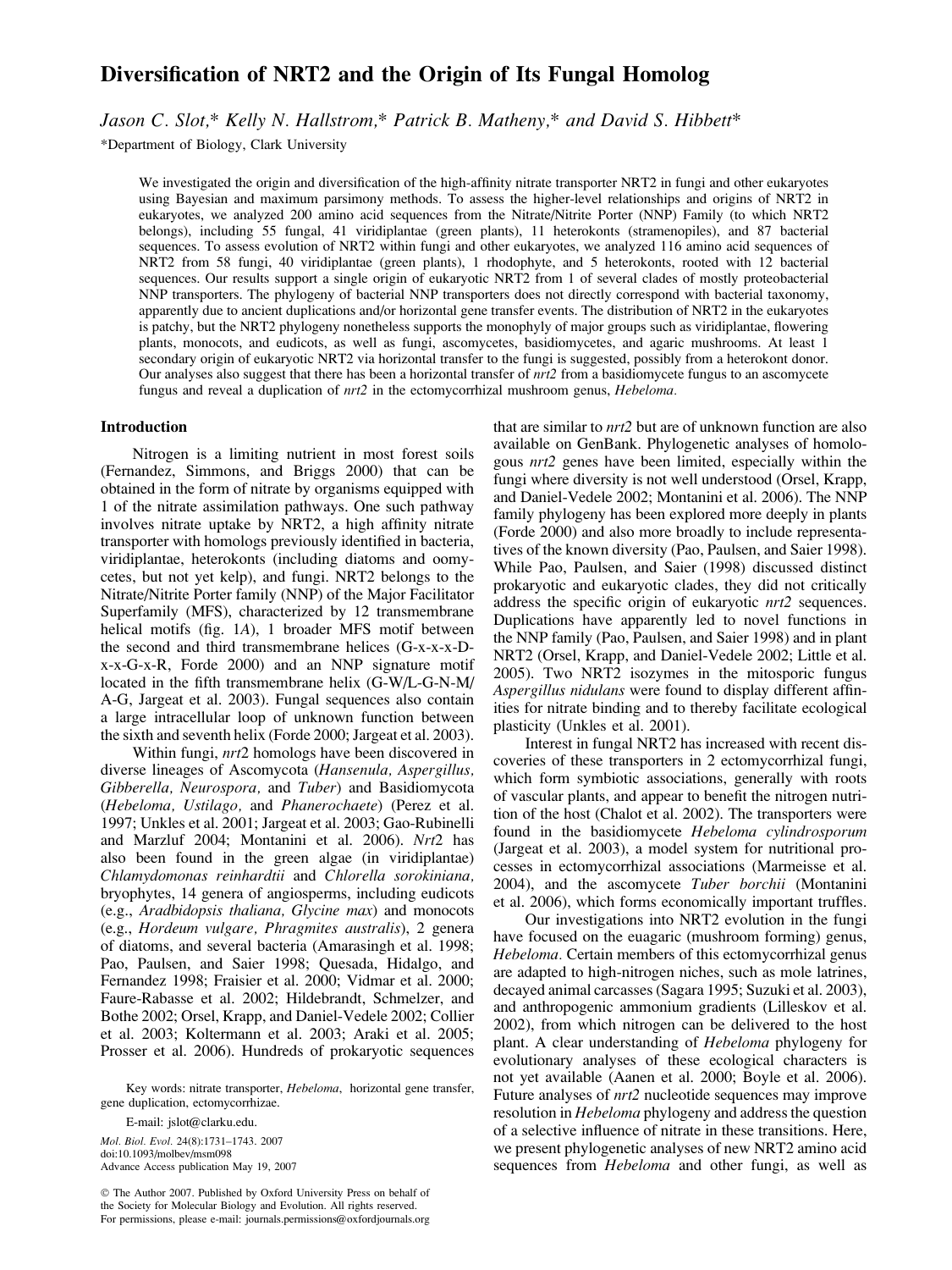



FIG. 1.—Structural motifs (A), primer positions (B), and intron position/phylogeny (C) relative to the 519-amino acid H. cylindrosporum NRT2 (Jargeat et al. 2003). The fungus-specific intracellular loop is underlined. Sequences included in this figure cover at least the region including introns 0–7. Phylogenetic framework is based on maximum parsimony analyses of amino acid alignment. Primer direction is indicated by an arrow and intron presence indicated by a shaded circle. Lines connect intron number to approximate location in gene translation. Location of additional structural features can be found in referenced literature (Jargeat et al. 2003).

published sequences from diverse eukaryotes and prokaryotes, which raise provocative questions about the evolution of the nitrate acquisition apparatus in fungi: Is fungal nrt2 secondarily derived from other eukaryotic sequences? Has high affinity nitrate transport been acquired horizontally within the fungi?

## Materials and Methods

DNA Extraction

We sampled cultures and fruiting bodies of 10 species of Basidiomycota from the genera Hebeloma, Gymnopilus, and Laccaria, which were identified with reference to Smith (1984) and Hansen, Knudsen, and Dissing (1992). DNA was extracted from fungal cultures grown on MEA at 25°C and from fruiting bodies that were collected in the field and dried, using standard mini-prep or maxi-prep procedures [\(http://www.clarku.edu/faculty/dhibbett/Hib](http://www.clarku.edu/faculty/dhibbett/Hib-bettLab.protocols.htm)[bettLab.protocols.htm\).](http://www.clarku.edu/faculty/dhibbett/Hib-bettLab.protocols.htm) The DNA extracted by the maxiprep method was further purified with a GENECLEAN kit (Bio101 Systems Products, Qbiogene, Vista, CA).

## Degenerate PCR and Sequencing

We designed degenerate primers (fig.  $1B$ ; Primers  $5'$ ) to 3':F1 ggygcrccraarttyaartgg, F2 ggnggngcnacnttygcnathatg, F3 acnttygtnccntgycargcntgg, F4 aycayccngcnggnaartgg, R1.5 ytgraanarnrwngtcatdatngcg, HR2 gaggaccccaaaataaccgc, R2.2 agctgcgcccatgattagacc, R2.6 ngcraarttngcnccrttncc, R3 nswdatracncccatdatcc) based on the Hebeloma cylindrosporum NRT2 sequence (Jargeat et al. 2003). We performed PCR on a MJ Research PTC200 thermocycler. The program used a 2-min initial denaturation step at  $95^{\circ}$ C followed by 40 cycles of 30 s at  $94^{\circ}$ C, 30 s at a temperature from  $55^{\circ}$ C to  $45^{\circ}$ C (depending on primers and success),  $90 s$  at  $72°C$ , and a final elongation step at 72°C for 10 min. PCR products were screened by agarose gel electrophoresis and cleaned with Pellet Paint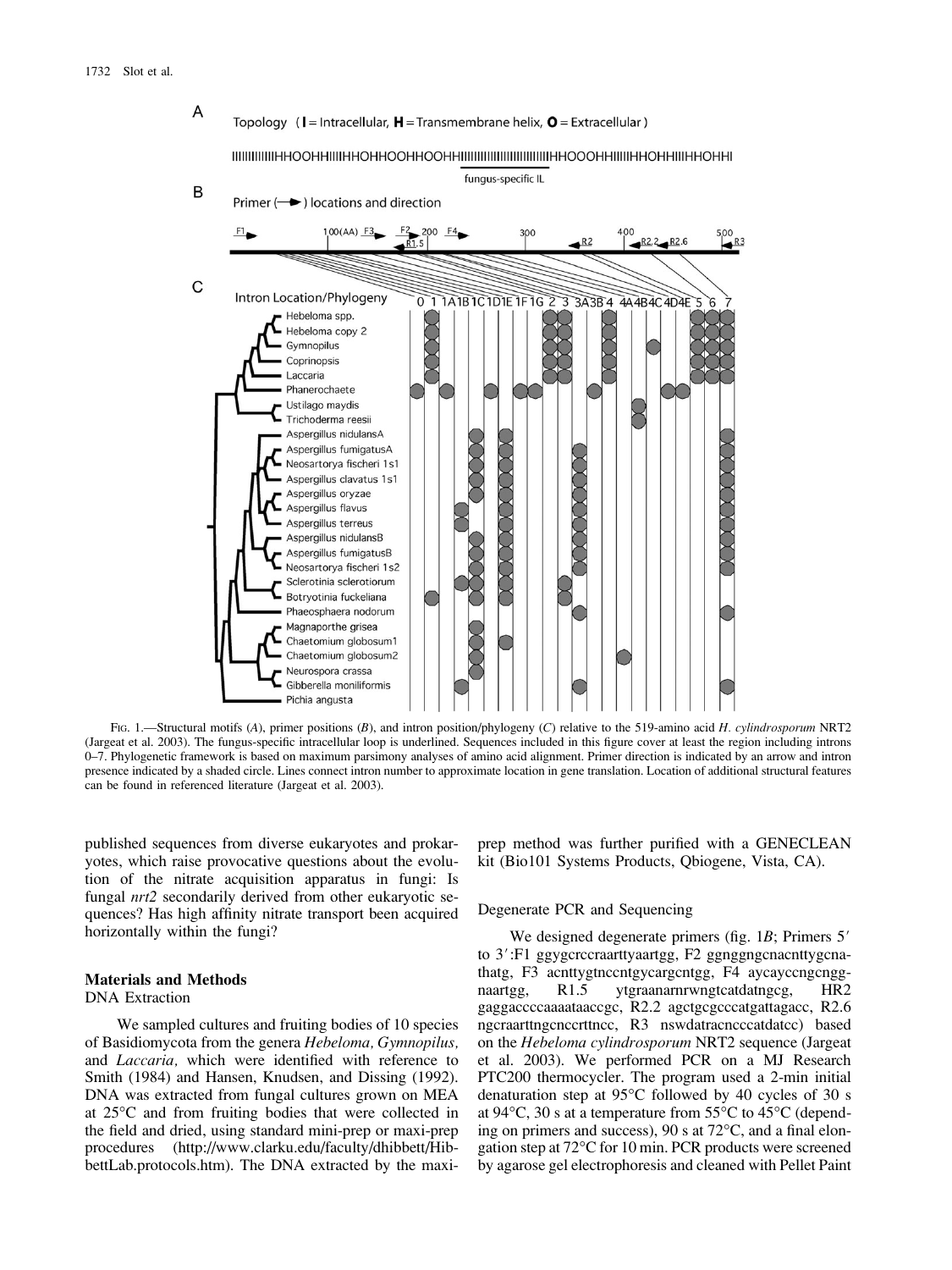NF coprecipitant (Novagen, San Diego, CA). Some products required gel purification to separate multiple bands, and we purified those products using a GENECLEAN kit (Bio101 Systems Products, Qbiogene, Vista, CA). We cloned all products into the TA or TOPO TA cloning kit (Invitrogen, Carlsbad, CA). For each cloning reaction, we screened at least 10 positive clones by PCR product size (using M13 primers) on an agarose gel, and sequenced 3–5 positive clones with full, bidirectional coverage on either an ABI 377 or 3700 automated DNA sequencer using ABI Prism Terminator BigDye ver1.1 or 3.1 (Applied Biosystems, Foster City, CA). Sequences were edited, and contigs were assembled using Sequencher version 4.1.2 (Gene Codes Corporation, Ann Arbor, MI, 1991-2000).

#### Database Searches for nrt2 Homologs

We used the tBlastn program (Altschul et al. 1997) with Aspergillus nidulans and Hebeloma cylindrosporum translated nrt2 sequences as queries against all public fungal genome projects and trace archives (as of June 2006), selecting sequences with greater than 50% similarity to the query at the amino acid level. We obtained 19 unique, putative nrt2 homologs from fungal genome projects of 15 species from 11 genera, including Laccaria bicolor [\(http://mycor.nancy.inra.fr/ectomycorrhizadb/\)](http://mycor.nancy.inra.fr/ectomycorrhizadb/), Coprinopsis cinerea [\(http://www.broad.mit.edu/annotation/genome/](http://www.broad.mit.edu/annotation/genome/coprinus_cinereus/Home.html) [coprinus\\_cinereus/Home.html\)](http://www.broad.mit.edu/annotation/genome/coprinus_cinereus/Home.html), Phanerochaete chrysosporium [\(http://genome.jgi-psf.org/whiterot1/whiterot1.home.](http://genome.jgi-psf.org/whiterot1/whiterot1.home.html) [html\),](http://genome.jgi-psf.org/whiterot1/whiterot1.home.html) Aspergillus terreus [\(http://www.broad.mit.edu/](http://www.broad.mit.edu/annotation/genome/aspergillus_terreus/Home.html) annotation/genome/aspergillus terreus/Home.html),  $As$ pergillus oryzae [\(http://www.bio.nite.go.jp/dogan/](http://www.bio.nite.go.jp/dogan/MicroTop?GENOME_ID=ao) [MicroTop?GENOME\\_ID](http://www.bio.nite.go.jp/dogan/MicroTop?GENOME_ID=ao)=ao), Aspergillus flavus [\(http://](http://www.aspergillusflavus.org/genomics/) [www.aspergillusflavus.org/genomics/\),](http://www.aspergillusflavus.org/genomics/) Neosartorya fischeri [\(http://www.tigr.org/\)](http://www.tigr.org/), Botryotinia fuckeliana [\(http://www.broad.mit.edu/annotation/genome/botrytis\\_](http://www.broad.mit.edu/annotation/genome/botrytis_cinerea/Home.html) [cinerea/Home.html\)](http://www.broad.mit.edu/annotation/genome/botrytis_cinerea/Home.html), Sclerotinia sclerotiorum [\(http://](http://www.broad.mit.edu/annotation/genome/sclerotinia_sclero-tiorum/Home.html) [www.broad.mit.edu/annotation/genome/sclerotinia\\_sclero](http://www.broad.mit.edu/annotation/genome/sclerotinia_sclero-tiorum/Home.html)[tiorum/Home.html\)](http://www.broad.mit.edu/annotation/genome/sclerotinia_sclero-tiorum/Home.html), Phaeosphaera nodorum [\(http://](http://www.broad.mit.edu/annotation/genome/stagonospora_nodorum/Home.html) [www.broad.mit.edu/annotation/genome/stagonospora\\_](http://www.broad.mit.edu/annotation/genome/stagonospora_nodorum/Home.html) [nodorum/Home.html\)](http://www.broad.mit.edu/annotation/genome/stagonospora_nodorum/Home.html), Gibberella zeae [\(http://www.broad.](http://www.broad.mit.edu/annotation/genome/fusarium_graminearum/Home.html) [mit.edu/annotation/genome/fusarium\\_graminearum/](http://www.broad.mit.edu/annotation/genome/fusarium_graminearum/Home.html) [Home.html\)](http://www.broad.mit.edu/annotation/genome/fusarium_graminearum/Home.html), Chaetomium globosum [\(http://www.broad.](http://www.broad.-mit.edu/annotation/genome/chaetomium_globosum/Home.html) [mit.edu/annotation/genome/chaetomium\\_globosum/Home.](http://www.broad.-mit.edu/annotation/genome/chaetomium_globosum/Home.html) [html\)](http://www.broad.-mit.edu/annotation/genome/chaetomium_globosum/Home.html), Magnaporthe grisea [\(http://www.broad.mit.edu/an](http://www.broad.mit.edu/an-notation/fungi/magnaporthe/)[notation/fungi/magnaporthe/\),](http://www.broad.mit.edu/an-notation/fungi/magnaporthe/) and Trichoderma reesei [\(http://genome.jgi-psf.org/Trire2/Trire2.home.html\).](http://genome.jgi-psf.org/Trire2/Trire2.home.html) An additional homolog was obtained from the rust fungus, Leucosporidium scottii EST database [\(https://fungalgeno](https://fungalgeno-mics.concordia.ca/fungi/Lsco.php)[mics.concordia.ca/fungi/Lsco.php\).](https://fungalgeno-mics.concordia.ca/fungi/Lsco.php) We searched Glomus  $intractances$  [\(http://darwin.nmsu.edu/](http://darwin.nmsu.edu/~fungi/) $\sim$ fungi/), Rhizopus oryzae (Zygomycota, [http://www.broad.mit.edu/annotation/](http://www.broad.mit.edu/annotation/genome/rhizopus_oryzae/Home.html) [genome/rhizopus\\_oryzae/Home.html\),](http://www.broad.mit.edu/annotation/genome/rhizopus_oryzae/Home.html) and Batrachochytrium dendrobatis (Chytridiomycota, [http://www.broad.](http://www.broad.mit.edu/annotation/genome/batrachochytrium_dendrobatidis) [mit.edu/annotation/genome/batrachochytrium\\_dendrobatidis\)](http://www.broad.mit.edu/annotation/genome/batrachochytrium_dendrobatidis) data in GenBank and elsewhere. Additionally, we obtained sequences from *Galdieria sulphuraria* [\(http://genomics.](http://genomics.msu.edu/galdieria) [msu.edu/galdieria\),](http://genomics.msu.edu/galdieria) Cyanidioschyzon merolae [\(http://](http://merolae.biol.s.u-tokyo.ac.jp/) [merolae.biol.s.u-tokyo.ac.jp/\),](http://merolae.biol.s.u-tokyo.ac.jp/) Phytophthora ramorum [\(http://genome.jgi-psf.org/Phyra1\\_1/Phyra1\\_1.home.html\),](http://genome.jgi-psf.org/Phyra1_1/Phyra1_1.home.html) and Phytophthora sojae [\(http://genome.jgi-psf.org/](http://genome.jgi-psf.org/Physo1_1/Physo1_1.home.html) [Physo1\\_1/Physo1\\_1.home.html\)](http://genome.jgi-psf.org/Physo1_1/Physo1_1.home.html) genome projects. We searched the Taxonomically Broad EST Database (TbestDB, [http://tbestdb.bcm.umontreal.ca/\).](http://tbestdb.bcm.umontreal.ca/) We also searched for hypothetical proteins from environmental sequences in the Sargasso Sea Marine Microbial Community genome project, and we searched GenBank for sequences annotated as eukaryotic and prokaryotic nitrate/nitrite transporter sequences (supplementary table 1) from the MFS. Sequences from these latter sources were included if they shared  $>40\%$  (in an NNP family alignment, see below) or  $>50\%$  (in a Eukaryotic NRT2 alignment) amino acid sequence similarity and possessed (when sequences were complete) 12 transmembrane helices (inferred by HMMTOP 2.0, Tusnády and Simon, 2001, [http://www.](http://www.enzim.hu/hmmtop/) [enzim.hu/hmmtop/\)](http://www.enzim.hu/hmmtop/) and NNP and MFS signature sequences. Sequences with lower similarity to the query were initially considered when found; however we determined by reciprocal Blast that these generally fell into other subfamilies within the MFS, lacked NNP family signature sequences, and were not alignable with NNP family sequences. The size of most retained sequences ranged from 60% to 100% of the estimated complete protein sequence.

### Alignment

We inferred spliceosomal intron (fig. 1C) boundaries with reference to existing amino acid sequences from Basidiomycota (Jargeat et al. 2003) and Ascomycota (Unkles et al. 1991) and translated the exons with the EXPASY Translate Tool [\(http://www.Expasy.org\).](http://www.Expasy.org) A set of sequences representative of plant and fungal diversity was aligned with Clustal X (Thompson, Plewniak, and Poch 1999) and adjusted manually in MacClade v. 4.07 (Maddison and Maddison 2001). New sequences were added manually to the existing alignment. Prokaryotic sequences were analyzed for transmembrane helix topology (Tusnády and Simon 2001) to aid alignment with eukaryotic sequences, and conserved NNP and MFS signature motifs in the fifth and eleventh transmembrane domains (Forde 2000) were used as anchor positions for alignment of diverse prokaryotic clades. Ambiguously aligned positions were excluded from phylogenetic analyses.

## Phylogenetic Analyses

We constructed 2 separate NRT2 alignments for phylogenetic analyses at different taxonomic scales, including (1) prokaryotes and eukaryotes (the NNP family alignment) and (2) eukaryotes only, rooted with closely related prokaryotes inferred from the larger analysis (Eukaryotic NRT2 alignment).

### NNP Family Alignment

The NNP family alignment contained 200 amino acid sequences, including 55 fungal, 41 viridiplantae, 11 heterokont, and 87 bacterial sequences. We conducted a Bayesian analysis in MrBayes 3.1 (Huelsenbeck and Ronquist 2001) using mixed protein models for 1 million generations sampling every 100 generations. Likelihood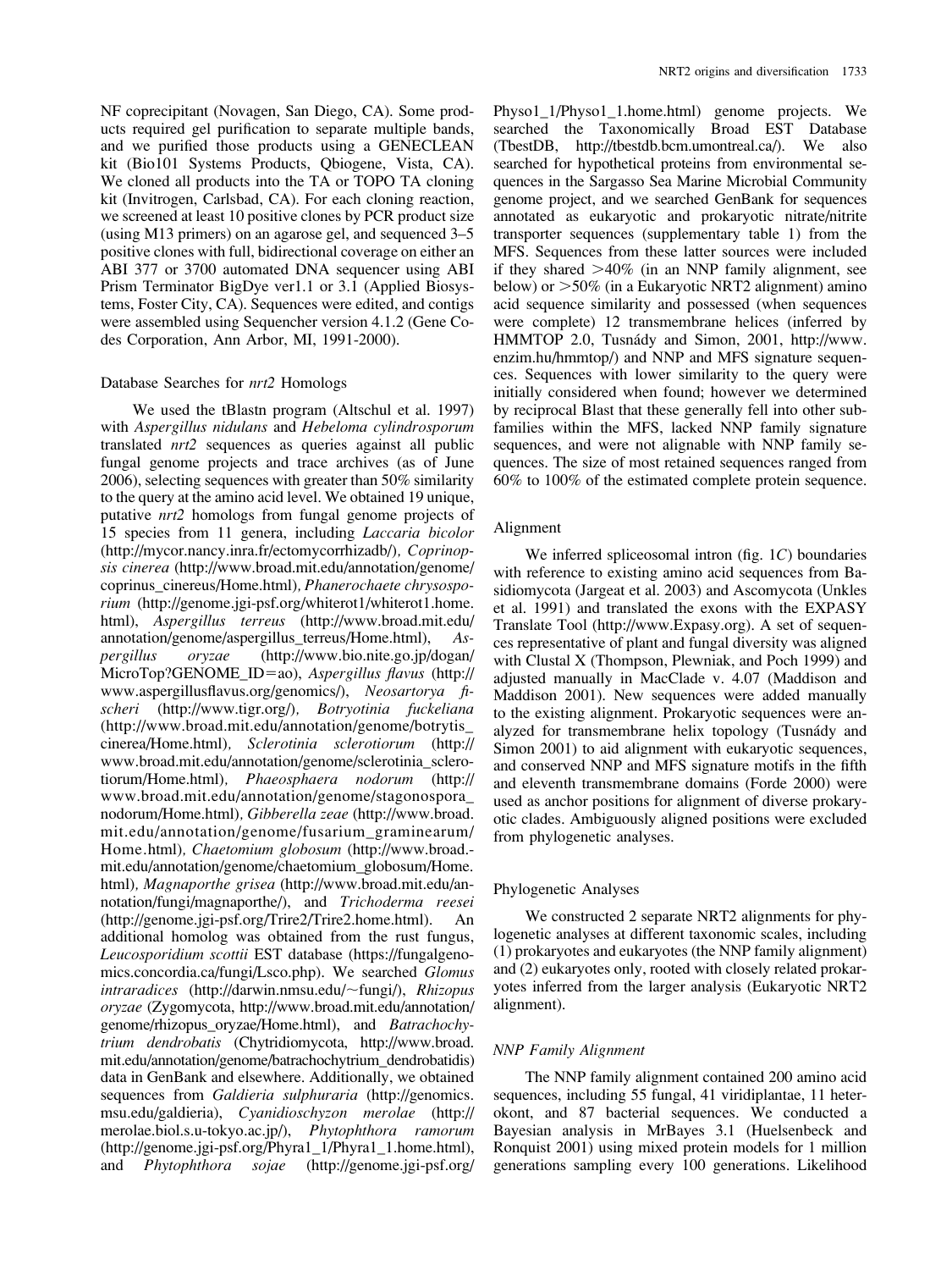## Table 1 Sequences Generated As Part of This Study

| Species <sup>a</sup>        | Accession # | Primers         | #AA | Taxonomy                       | Sourceb           |
|-----------------------------|-------------|-----------------|-----|--------------------------------|-------------------|
| Gymnopilus junonius C4      | EF520283    | Nrt2f1/nrt2r3   | 468 | B Agaricales; Cortinariaceae   | <b>JCS102604A</b> |
| Hebeloma cylindrosporum C1  | EF520276    | Nrt2f1/nrt2r3   | 484 | B Agaricales; Cortinariaceae   | CBS558.96         |
| Hebeloma cylindrosporum C2  | EEF520278   | Nrt2f1/Henrt2r2 | 347 | B Agaricales; Cortinariaceae   | CBS557.96         |
| Hebeloma cylindrosporum C3  | EF520277    | Nrt2f1/nrt2r3   | 484 | B Agaricales; Cortinariaceae   | CBS558.96         |
| Hebeloma edurum C1          | EF520259    | Nrt2f1/Hcnrt2r2 | 348 | B Agaricales; Cortinariaceae   | CBS291.50         |
| Hebeloma helodes (Copyl) C2 | EF520268    | Nrt2f1/Hcnrt2r2 | 366 | B Agaricales; Cortinariaceae   | PBM 2687          |
| Hebeloma helodes (Copyl) C7 | EF520267    | Nrt2f1/Hcnrt2r2 | 366 | B Agaricales; Cortinariaceae   | <b>PBM 2687</b>   |
| Hebeloma helodes (Copy2) C1 | EF520269    | Nrt2f1/nrt2r3   | 480 | B Agaricales; Cortinariaceae   | <b>PBM 2687</b>   |
| Hebeloma helodes (Copy2) C4 | EF520270    | Nrt2f1/nrt2r3   | 480 | B Agaricales; Cortinariaceae   | PBM 2687          |
| Hebeloma helodes C1         | EF520265    | Nrt2f2/nrt2r3   | 309 | B Agaricales; Cortinariaceae   | <b>JCS102604C</b> |
| Hebeloma helodes C2         | EF520266    | Nrt2f2/nrt2r3   | 309 | B Agaricales; Cortinariaceae   | JCS102604C        |
| Hebeloma radicosum C1       | EF520275    | Nrt2f1/Hcnrt2r2 | 344 | B Agaricales; Cortinariaceae   | CBS183.47         |
| Hebeloma sinuosum C3        | EF520260    | Nrt2f1/Hcnrt2r2 | 361 | B Agaricales; Cortinariaceae   | CBS184.47         |
| Hebeloma sp. C2             | EF520261    | Nrt2f3/nrt2r3   | 227 | B Agaricales; Cortinariaceae   | PBM2693           |
| Hebeloma sp. C3             | EF520262    | Nrt2f3/nrt2r3   | 227 | B Agaricales; Cortinariaceae   | PBM2693           |
| Hebeloma sp. C4             | EF520264    | Nrt2f1/Hcnrt2r2 | 367 | B Agaricales; Cortinariaceae   | <b>JCS91904A</b>  |
| Hebeloma sp.C2              | EF520263    | Nrt2f1/Hcnrt2r2 | 347 | B Agaricales; Cortinariaceae   | <b>JCS91904A</b>  |
| Hebeloma truncatum C1       | EF520272    | Nrt2f2/nrt3r3   | 308 | B Agaricales; Cortinariaceae   | CBS295.50         |
| Hebeloma truncatum C2       | EF520273    | Nrt2f2/nrt2r3   | 308 | B Agaricales; Cortinariaceae   | CBS295.50         |
| Hebeloma truncatum C3       | EF520274    | Nrt2f2/nrt2r3   | 308 | B Agaricales; Cortinariaceae   | CBS295.50         |
| Hebeloma velutipesc13       | EF520271    | Nrt2f1/Hcnrt2r2 | 346 | B Agaricales; Cortinariaceae   | CBS163.46         |
| Laccaria sp. C1             | EF520281    | Nrt2f2/nrt2r2.6 | 244 | B Agaricales; Tricholomataceae | SK05034           |
| Laccaria sp. C4             | EF520282    | Nrt2f2/nrt2r2.6 | 244 | B Agaricales; Tricholomataceae | SK05034           |
| Laccaria sp. C6             | EF520279    | Nrt2f2/nrt2r2.6 | 245 | B Agaricales; Tricholomataceae | SK05030           |
| Laccaria sp. C7             | EF520280    | Nrt2f2/nrt2r2.6 | 194 | B Agaricales; Tricholomataceae | SK05030           |

<sup>a</sup> C1, C2, etc. denote clones corresponding to alternate alleles; copy1 and copy2 denote paralogous sequences in Hebeloma helodes. Alleles were designated by less than 10, mainly silent nucleotide differences between clones from 1 collection/culture. Paralogs were designated by significant differences in the length and inferred structural motifs of the translated sequences of clones. Paralogs were suspected when 4 unique sequences were found in a diploid collection/culture, or 2 unique sequences were found in a haploid genome project.

<sup>b</sup> CBS numbers represent cultures obtained from the Central Bureau voor Schimmelcultures. JCS, PBM, and SK numbers represent fruit bodies collected in the field.

tree scores of 2 independent runs were plotted to estimate the point of convergence to a stable likelihood. Trees from both runs were combined, and Bayesian posterior probabilities were calculated by computing a 50% majority rule consensus of 10,000 trees remaining after 5,002 trees were removed as the burnin. We conducted an equally weighted maximum parsimony bootstrap analysis in Paup\* 4.0b (Swofford 2002) using a heuristic search, with TBR branch swapping and 1,000 stepwise addition replicates, saving 10 trees per replicate. Trees were rooted with a divergent clade of bacterial nitrate/nitrite transporter/extruder sequences from the Proteobacteria, Actinobacteria, and Deionococcus-Thermus groups. Clades that received greater than 0.95 Bayesian posterior probabilities (BPP) or 50% bootstrap support (MPB) were considered to have significant support.

## Eukaryotic NRT2 Alignment

The eukaryote alignment contained 116 amino acid sequences including 58 from fungi, 40 from green plants and green algae, 1 from rhodophytes, 5 from heterokonts, and 12 bacterial sequences that were included for rooting purposes. We conducted a maximum parsimony analysis with 500 random addition sequence replicates, saving 10 trees per replicate, swapping branches via TBR on best trees. A Bayesian analysis and a maximum parsimony bootstrap analysis were conducted as described above. We also conducted parsimony analyses under constraints, which forced heterokont sequences to be monophyletic or forced heterokonts to form a clade with green plants (no other topological features were specified). Differences in parsimony scores for the resulting topologies were evaluated with the Kishino-Hasegawa test.

## Results

## NRT2 Sequences

We obtained 27 unique partial NRT2 sequences, ranging between 194 and 484 amino acids in length, from Gymnopilus, Hebeloma, and Laccaria, including 2 divergent sequences obtained from Hebeloma helodes (tables 1 and 2). Sequences obtained from genome projects and whole genome shotgun sequences were generally complete with a length of approximately 500 amino acids (table 2). We obtained multiple sequences for individual strains of Ascomycota from genome projects. We recovered nrt2 homologs from all complete filamentous ascomycete and basidiomycete genomes listed in table 2, but not from Cryptococcus (Basidiomycota), Rhizopus (Zygomycota), Glomus (Glomeromycota), or most Saccharomycotina (Ascomycota) genomes/EST databases, with Pichia angusta as the exception. The amino acid sequence with greatest similarity to the query retrieved from Rhizopus oryzae was 45% similar to the second half of the query, and 50% similar to a monocarboxylate transporter from Aspergillus oryzae (GenBank accession XM\_715677). The amino acid sequence with greatest similarity to the query from Batrachochytrium dendrobatis (November 2006) was 55% similar to approximately 150 amino acids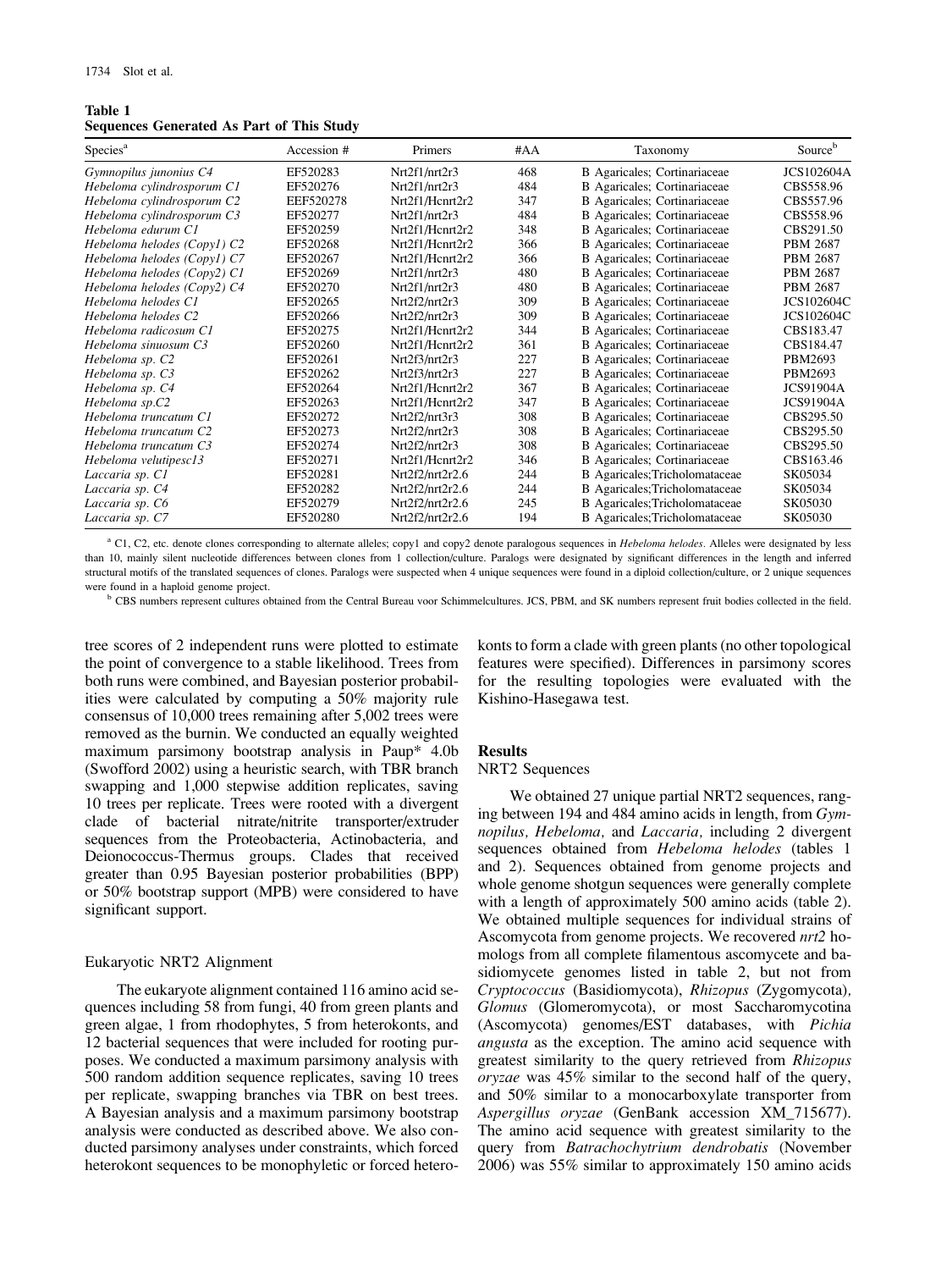| Table 2 |  |                                                             |  |
|---------|--|-------------------------------------------------------------|--|
|         |  | <b>Sequences Obtained from Genome/EST Project Databases</b> |  |

| Database <sup>a</sup> /species       | #AA         | Taxonomyb                         | Scaffold/contig/WGS <sup>c</sup> | Position                 |
|--------------------------------------|-------------|-----------------------------------|----------------------------------|--------------------------|
| Aspergillus clavatus GB              | 507         | A Eurotiomycetes; Trichocomaceae  | <b>WGS AAKD02000001</b>          | 1340031-1338251          |
| Aspergillus flavus seq 1NRRL3357     |             |                                   |                                  |                          |
| <b>GB</b>                            | 503         | A Eurotiomycetes; Trichocomaceae  | <b>WGS AAIH01004625</b>          | 1618198-1616461          |
| Aspergillus flavus seq 2             | $173$ (inc) | A Eurotiomycetes; Trichocomaceae  | <b>WGS AAIH01001138</b>          | 4778-5405                |
| Aspergillus flavus seq 3             | $262$ (inc) | A Eurotiomycetes; Trichocomaceae  | <b>WGS AAIH01004625</b>          | $2 - 833$                |
| Aspergillus terreus NIH2624 Broad    | 509         | A Eurotiomycetes; Trichocomaceae  | Superctg 1                       | 1355266-1357038          |
| Bigelowiella natans TbestDB seq 1    | $223$ (inc) | Chlorarachniophyceae              | <b>BNL00000086</b>               | N/A                      |
| Bigelowiella natans TbestDB seq 2    | $225$ (inc) | Chlorarachniophyceae              | BNL00000067                      | N/A                      |
| Botryotinia fuckeliana (Botrytis     |             |                                   |                                  |                          |
| cinerea) Broad                       | 498         | A Helotiales; Sclerotiniaceae     | Superctg 1.1                     | 905398-907229            |
| Chaetomium globosum Locus 1          |             |                                   |                                  |                          |
| CBS148.51 Broad                      | 513         | A Sordariales; Chaetomiaceae      | Superctg 4                       | 4104513-4106208          |
| Chaetomium globosum Locus 2          | 519         | A Sordariales; Chaetomiaceae      | Superctg <sub>5</sub>            | 222519-220855            |
| Coprinus cinereus Broad              | 506         | B Agaricales; Psathyrellaceae     | Ctg. 309                         | 91685-93687              |
| Cyanidioschyzon merolae              | 568         | Rhodophyta                        | Superctg 190                     |                          |
| Galdieria sulphuraria MSU            | 384         | Rhodophyta                        | Ctg.1002                         | 128062-129382            |
| Gibberella moniliformis7600 Broad    | 529         | A Hypocreales; Nectriaceae        | chromosome 1 cont3.11            | 357954-356156            |
| Heterocapsa triquetra TbestDB        | 535         | Chlorarachniophyceae              | HTL00001520                      | N/A                      |
| Isochrysis galbana TbestDB           | $273$ (inc) | Chlorarachniophyceae              | ISL00000982                      | N/A                      |
| Laccaria bicolor v1.0 JGI            | 503         | B Agaricales; Tricholomataceae    | Superctg 41                      | 205060-203174            |
| Leucosporidium scottii ATCC 90774    |             |                                   |                                  |                          |
| <b>FEADB</b>                         | 309         | Urediniomycetes                   | EST 14056                        | N/A                      |
|                                      |             | A Sordariomycetes incertae sedis; |                                  |                          |
| Magnaporthe grisea 70-15 Broad       | 533         | Magnaporthaceae                   | Ctg 5.72                         | 205230-206915            |
| Mesostigma viride TBestDB            | 172         | Viridiplantae; Streptophyta       | MVL00001572                      | N/A                      |
| Neosartorya fischeri locus 1 seq. 1  |             |                                   |                                  |                          |
| <b>NRRL-181 GB</b>                   | 507         | A Eurotiomycetes; Trichocomaceae  | <b>WGS AAKE03000002</b>          | 147602-146415            |
| Neosartorya fischeri Locus 1 seq 2   | $212$ (inc) | A Eurotiomycetes; Trichocomaceae  | <b>WGS AAKE03000002</b>          | 134428-133657            |
| Neosartorya fischeri Locus 2         | 495         | A Eurotiomycetes; Trichocomaceae  | <b>WGS AAKE02000002</b>          | Unavailable              |
| Phaeosphaera nodorum SN15 GB         | 554         | A Pleosporales; Phaeosphaeriaceae | <b>WGS AAGI01000277</b>          | 49689-51447              |
| Phanerochaete chrysosporium v2.0 JGI | 581         | B Aphyllophorales; Corticiaceae   | Scaffold 7                       | 1566918-1569137          |
| Phytophthora ramorum v1.1 JGI seq 1  | 550         | Heterokonts                       | Scaffold 19                      |                          |
| Phytophthora ramorum v1.1 JGI seq 2  | 429         | Heterokonts                       | Scaffold 19                      |                          |
| Phytophthora ramorum v1.1 JGI seq 3  | 417         | Heterokonts                       | Scaffold 19                      | $\overline{\phantom{0}}$ |
| Phytophthora ramorum v1.1 JGI seq 4  | 507         | Heterokonts                       | Scaffold 19                      |                          |
| Phytophthora ramorum v1.1 JGI seq 5  | 501         | Heterokonts                       | Scaffold 19                      |                          |
| Phytophthora sojae v1.1 JGI seq. 1   | 571         | Heterokonts                       | Scaffold 87                      | $\overline{\phantom{0}}$ |
| Phytophthora sojae v1.1 JGI seq. 2   | 387         | Heterokonts                       | Scaffold 87                      |                          |
| Phytophthora sojae v1.1 JGI seq. 3   | 549         | Heterokonts                       | Scaffold 6                       |                          |
| Sclerotinia sclerotiorum 1980 Broad  | 539         | A Helotiales; Sclerotiniaceae     | Ctg $1.582$                      | 6528-8373                |
|                                      |             | A Hypocreales; mitosporic         |                                  |                          |
| Trichoderma reesei QM9414 JGI        | 476         | Hypocreales                       | Ctg. 1179                        | 25551-24011              |

 $a$  GB = GenBank; Broad = The Broad Institute Fungal Genome Initiative [\(http://www.broad.mit.edu/annotation/\);](http://www.broad.mit.edu/annotation/) JGI = Joint Genome Institute Eukaryotic Genomics [\(http://genome.jgi-psf.org/\);](http://genome.jgi-psf.org/) MSU = Michigan State University Galdieria Database [\(http://genomics.msu.edu/galdieria\);](http://genomics.msu.edu/galdieria) FEADB = Fungal EST Annotation Database [\(https://fungalgenomics.concordia.ca/feadb/search.php\);](https://fungalgenomics.concordia.ca/feadb/search.php) TbestDB = Taxonomically Broad EST Database [\(http://tbestdb.bcm.umontreal.ca/searches/login.php\).](http://tbestdb.bcm.umontreal.ca/searches/login.php)

 $b$  GenBank Taxonomy (A = Ascomycota; B = Basidiomycota).

<sup>c</sup> Locus and position are relative to database.

from the second half of the query and 50% similar to a mammalian monoamine transporter (GenBank accession XM\_001100696). All fungal sequences contained the fungus-specific large intracellular loop (Forde 2000; Jargeat et al. 2003).

#### Spliceosomal Intron Positions in the Fungi

We inferred 22 intron positions (fig. 1C) in our analyses of fungal  $nrt2$  sequences, all of which began with 'gt-'' and ended with "-ag.'' We assigned the introns identified by Jargeat et al. (2003) the names intron 1 through intron 7 to represent introns at positions 5886–6006, 6385–6445, 6456–6513, 6619–6672, 7147–7220, 7400– 7474, and 7576–7636 in the nucleotide sequence of the nitrate assimilation gene cluster in Hebeloma cylindrosporum

(GenBank accession AJ238664 , Jargeat et al. 2003). We named additional introns according to their position in the gene relative to these sites (fig.  $1C$ ).

In general, closely related fungi have similar intron patterns (fig. 1C). For example, all members of the euagarics clade (Hebeloma, Gymnopilus, Coprinopsis, Laccaria) share introns 1, 2, 3, 4, 5, 6, and 7. Gymnopilus also displays a potential eighth position (4C) between introns 4 and 5. In contrast, the basidiomycete Phanerochaete, a member of the Polyporales, has no intron positions in common with the euagarics, or the corn smut basidiomycete Ustilago maydis, which has only 1 intron, here labeled 4B. It is therefore significant that Ustilago maydis and Trichoderma reesei (asexual Ascomycota) have an identical pattern of introns, which supports a basidiomycetous origin of the T. reesei sequence (see below).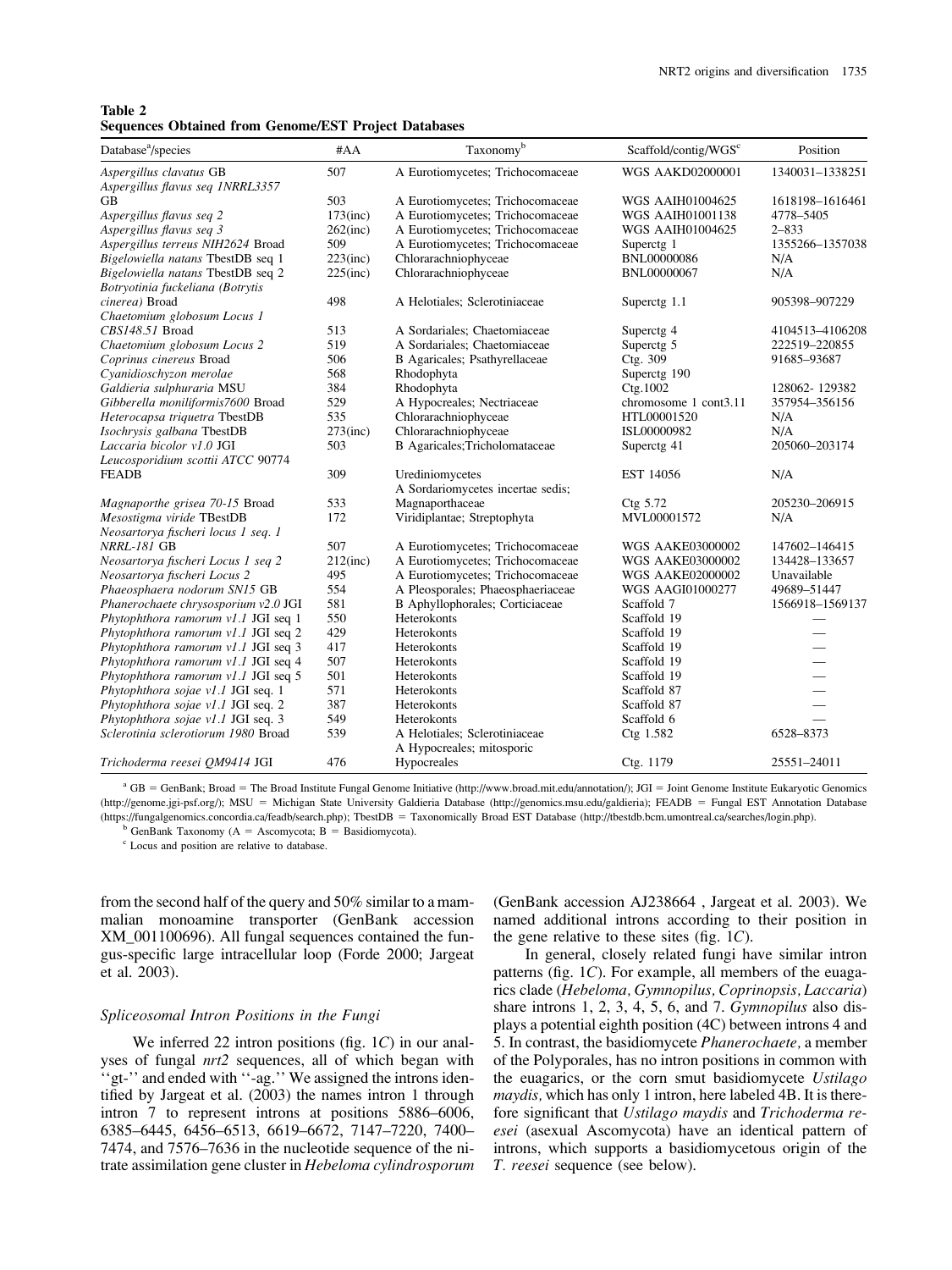## Phylogenetic Analyses NNP Family Alignment

The amino acid alignment of prokaryotic and eukaryotic NNP family sequences was 1,983 positions long. Unambiguously aligned positions numbered 1,156, and 911 of these positions were parsimony informative. Alignment length was inflated by the presence of clade-specific extended N- and C-terminal domains that were excluded from analyses and by small regions that could be aligned within, but not between major clades. The average likelihood score for credible trees from both Bayesian analyses was 153798.09. Cyanobacteria sequences (98% MPB, 1.0 BPP) and a clade of predominantly actinobacteria sequences (75% MPB, 1.0 BPP) including sequences from the nitrogen-fixing Frankia sp. and the nitrogen-fixing alphaproteobacterium, Bradyrhizobium japonicum, were each supported as monophyletic (fig. 2). Analyses also supported multiple distinct clades of proteobacterial proteins containing alpha-, beta-, gamma-, and delta- proteobacteria. Also supported by our analyses were 2 lineages of gamma proteobacteria sequences that form a clade with the cyanobacteria (100% MPB, 1.0 BPP). A eukaryotic clade including viridiplantae and other photosynthetic eukaryote, heterokont and fungal sequences received strong support from Bayesian analysis (1.0 BPP) and weak support from parsimony bootstrap analysis (59% MPB). A bacterial sister group to the eukaryotic sequences, including several beta and gamma proteobacteria including Burkholderia species and Cytophaga hutchinsonii and the alpha proteobacterium, Roseobacter, received support from maximum parsimony bootstrap analysis (98% MPB), while a less inclusive sister group including Burkholderia spp. (beta proteobacteria) received strong support from Bayesian analysis (1.0 BPP) and did not receive maximum parsimony bootstrap support.

## Eukaryote Alignment (NRT2 Phylogeny)

The eukaryote NRT2 amino acid alignment was 1,079 positions long, of which we included 741 unambiguous positions. Parsimony informative characters numbered 622. Maximum parsimony analysis resulted in 26,804 most parsimonious trees with a score of 7,302. The average likelihood score for credible trees from both Bayesian analyses was  $-39432.766$ . Results of these analyses are presented (fig. 3). Viridiplantae received strong support (100% MPB, 1.0 BPP), and heterokonts  $+$  fungi received strong support from Bayesian analysis (BPP 1.0), but not by maximum parsimony bootstrap analysis. Plants, fungi, diatoms, and Phytophthora (oomycetes) all received strong support in the Bayesian analysis (1.0 BPP) and maximum parsimony (100% MPB). The heterokonts were resolved as paraphyletic, with the fungi nested within the clade. The Kishino-Hasegawa test did not detect a significant difference between the optimal (unconstrained) topology and topologies that forced heterokonts to be monophyletic or sister to green plants. Three well-supported clades in the viridiplantae include mosses, represented by 5 sequences from Physcomitrella (87% MPB, 1.0 BPP), dicots (68% MPB, .97 BPP), including Brassicales, Papillionoideae, and Euasterids, and monocots, represented by the Poaceae (98% MPB, 1.0 BPP).

#### NRT2 Phylogeny within Fungi

Within the Fungi, Ascomycota (90% MPB, 1.0 BPP) and Basidiomycota (73% MPB, 1.0 BPP) NRT2 sequences were strongly supported as monophyletic. The 1 exception was the Trichoderma reesei (Ascomycota) sequence, which formed a clade (100% MPB, 1.0 BPP) with Ustilago maydis (Basidiomycota). Within Ascomycota, our analyses recovered the Sordariomycetes (90% MPB, 1.0 BPP), Aspergillus/Neosartorya (94% MPB, 1.0 BPP), and Helotiales (100% MPB, 1.0 BPP) as monophyletic, with the exception of the aforementioned Trichoderma sequence, which did not form a clade with other Sordariomycetes, contrary to expectation based on organismal phylogeny. The Pezizomycetes and Dothideomycetes each had only 1 representative species (Tuber borchii and Phaeosphaeria nodorum, respectively), and both received moderate support for monophyly with Eurotiomycetes (represented by Aspergillus and Neosartorya) and Leotiomycetes (represented by *Botryotinia* and *Sclerotinia*).

Basidiomycota NRT2 phylogeny included 4 genera of euagarics, 1 polypore, 1 pucciniomycete (Leucosporidium scottii), and 1 ustilaginomycete (Ustilago maydis). Agaricales (euagarics clade) received strong support for monophyly (99% MPB, 1.0 BPP). A Hebeloma clade (96% MPB, 1.0 BPP) and a Laccaria clade (100% MPB, 1.0 BPP) also received support. Hebeloma helodes, H. tomentosum-like, H. velutipes, H. radicosum, and H.truncatum formed a clade that was poorly supported by maximum parsimony bootstrap analysis but well supported by Bayesian analysis (52% MPB, 1.0 BPP) that excluded H. edurum and H. cylindrosporum.

## Discussion

Where resolved, the NRT2 phylogeny in eukaryotes generally tracks accepted organismal relationships, but the NNP phylogeny in prokaryotes conflicts with accepted taxonomy. These findings suggest a more complex history involving ancient duplications and/or horizontal gene transfer. Below, we first discuss relationships of the entire NNP family across prokaryotes and eukaryotes, then consider evolution of NRT2 in fungi and other eukaryotes.

#### NNP Phylogeny

Ancient NNP family divergence events are apparent in the prokaryotes, leading to well-supported clusters of nitrate transport–associated proteins that are not necessarily restricted to specific clades of bacteria. Proteobacterial sequences represent the majority of the apparent diversity of these transporters. Bayesian and maximum parsimony analyses (fig. 2) support a single bacterial origin of the eukaryotic NRT2 protein, with the closest prokaryotic relatives in a well-supported clade of nitrate transporters including the alpha proteobacterium, Roseobacter. This is consistent with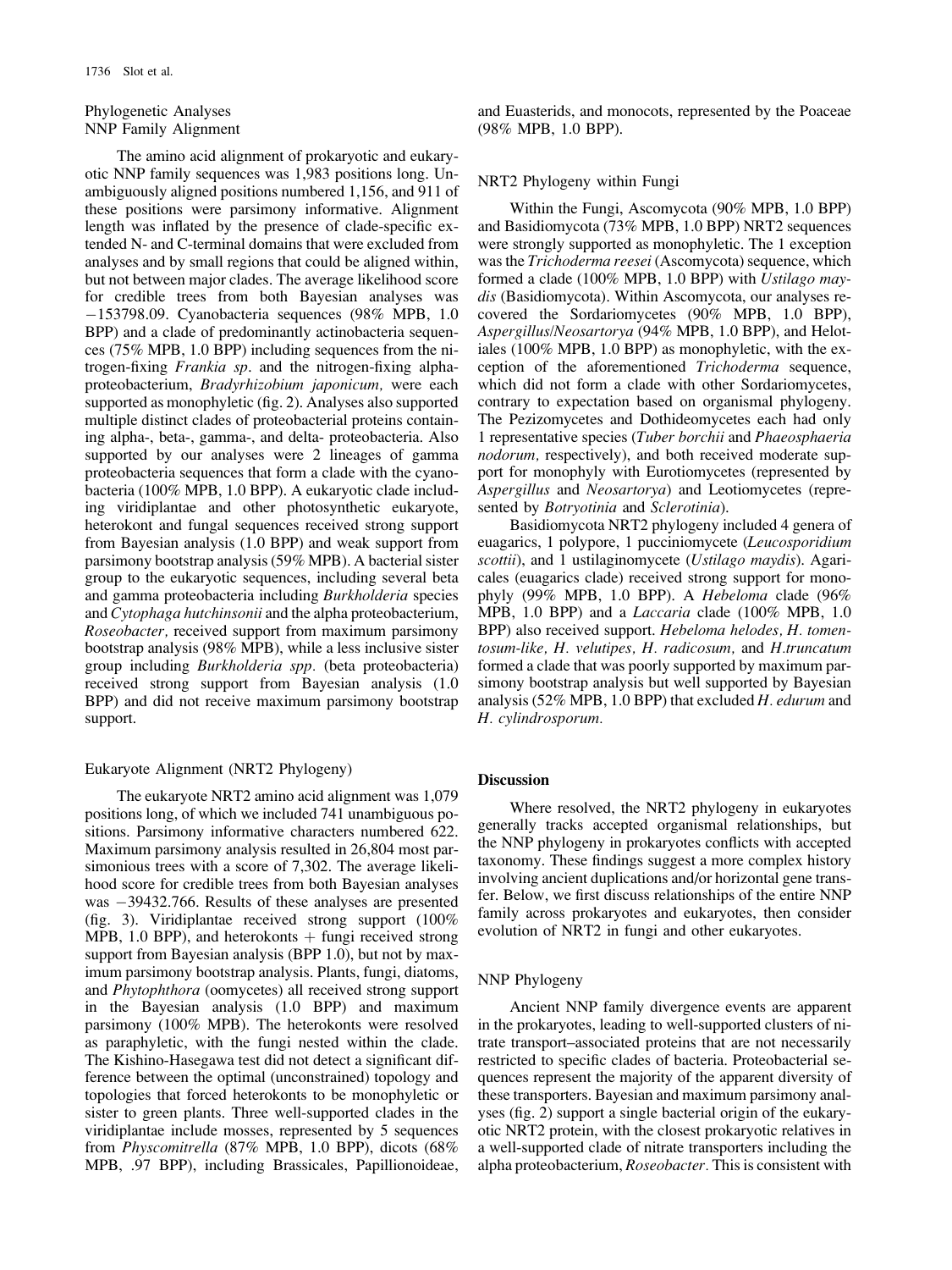

FIG. 2.—Bayesian analysis of NNP family amino acid alignment. Support values for selected nodes are indicated by Bayesian Posterior Probabilities (BPP). Darkened nodes receive greater than 70% maximum parsimony bootstrap support and 0.95 BPP. Support is not indicated for most terminal bifurcations.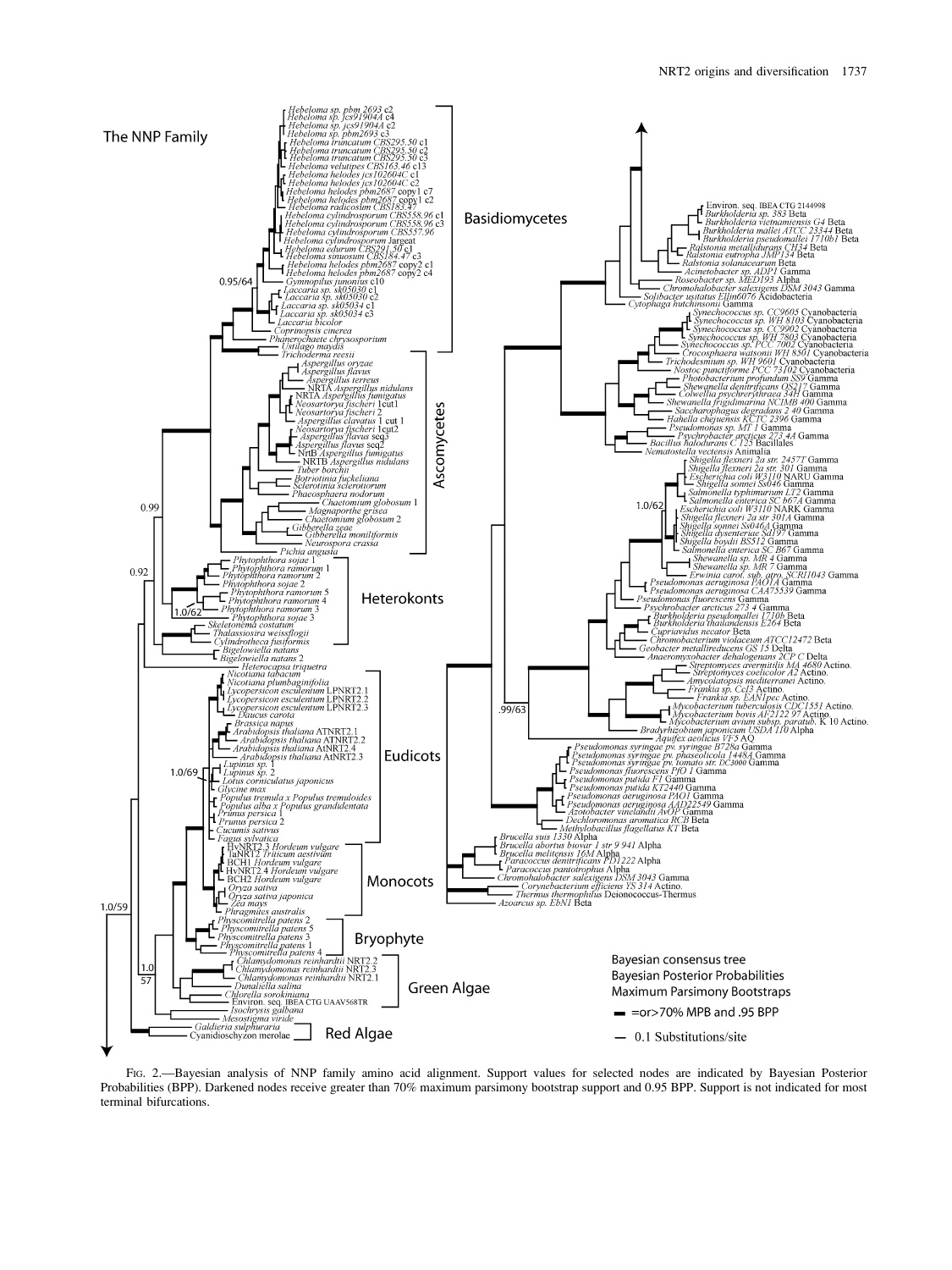

FIG. 3.—Maximum Parsimony analysis of the eukaryotic NRT2 amino acid alignment. Bold lines indicate nodes that receive >70% support by maximum parsimony bootstraps. Support values are indicated for Bayesian posterior probabilities and selected maximum parsimony bootstrap percentages (BPP/MPB). Inferred duplications are denoted by an asterisk. We indicate primary and secondary origins according to the favored hypothesis presented in this paper (fig. 4-1).

an endosymbiotic transfer of nrt2 from the mitochondrion (of alpha-proteobacterial lineage) to the nucleus, or with a more recent transfer from endoproteobacteria, such as Burkholderia spp. The only marginally similar Archaea sequence available, from Haloarcula marismortui (AY596297), shared 38% sequence similarity at the amino acid level, and consequently we have no evidence of a nuclear origin of the gene. Our analysis is consistent in overall phylogenetic topology with Forde's (2000) analysis of nitrate transporters in plants, and also with Pao, Paulsen, and Saier's (1998) analysis of the Nitrate Nitrite Porter Family, although we excluded Mycoplasma sequences due to high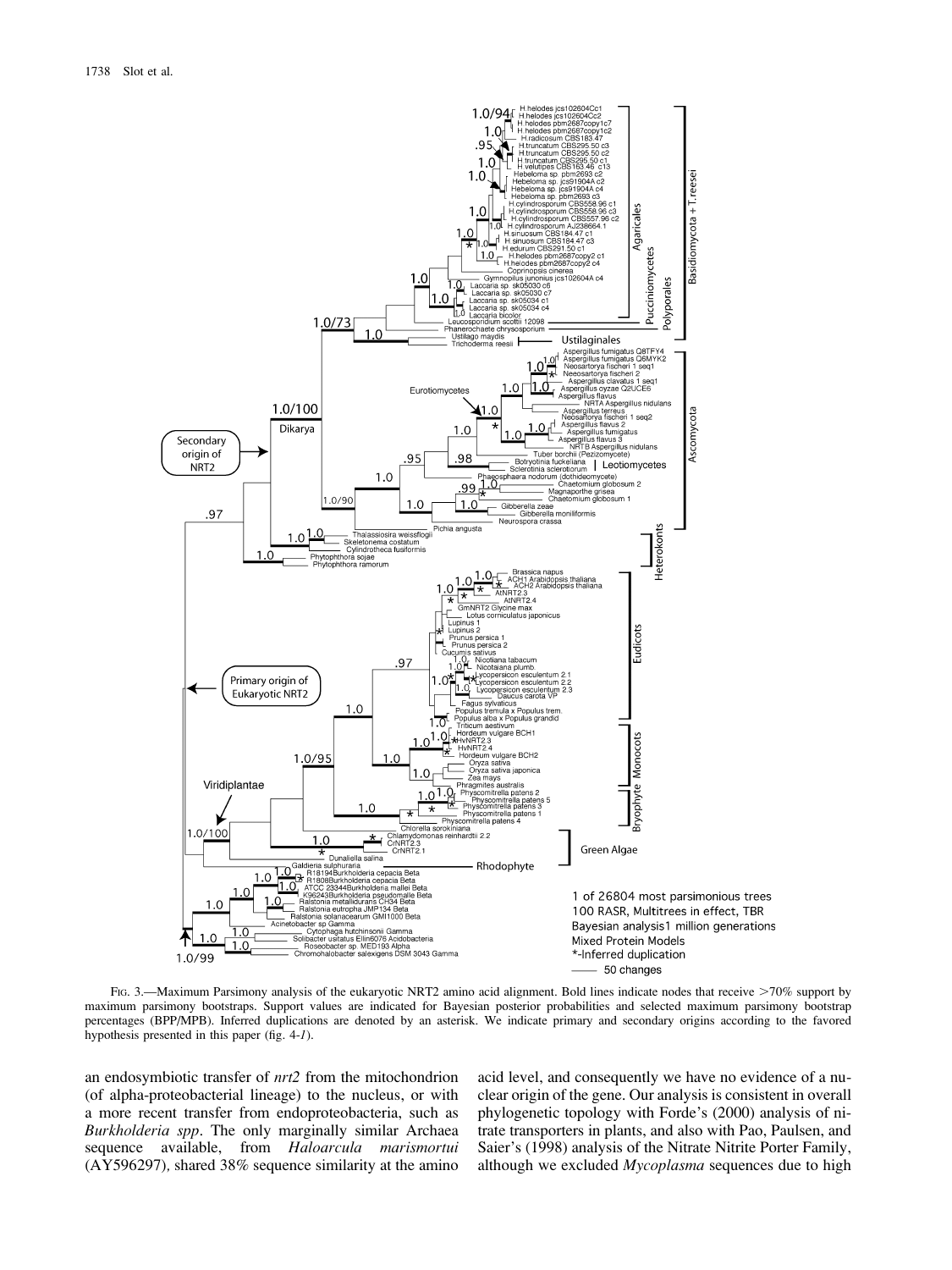divergence and ambiguous alignment. Highly similar sequences are notably absent from fungi outside the Ascomycota and Basidiomycota (together the Dikarya clade) and animal genome databases. This suggests either that the early lineages of opisthokonts (animals, choanoflagellates, microsporidia and fungi) lacked *nrt2*, which was independently acquired in the common ancestor of Ascomycota and Basidiomycota, or that there were at least 7 losses in the opisthokonts according to a recent molecular phylogeny of this clade (James et al. 2006). We discuss fungal origins in more detail below.

## NRT2 Phylogeny in Photosynthetic Eukaryotes

NRT2 phylogeny in viridiplantae (fig. 3) tracks accepted organismal phylogeny. On a broad basis, our analyses support plants as monophyletic, while green algae form a paraphyletic group from which the plants are derived. Mosses (represented by *Physcomitrella*) receive good support to be sister to vascular plants, and the division of monocots and eudicots also receives strong support. These results are consistent with morphological and molecular taxonomy in the plants (Palmer, Soltis, and Chase 2004). Within the grass clade (99% MPB, 1.0 BPP) in our dataset, Oryza received weak support as monophyletic with Zea and Phragmites (64% MPB, 1.0 BPP), which is in conflict with the suggestion of a BEP (Bambusoideae, Ehrhartoideae, and Pooideae) clade (Gaut 2002) including rice, oats, barley, and wheat inferred from certain chloroplast genes. The placement of Daucus within a strongly supported clade of Solanaceae (99% MPB, 1.0 BPP) is consistent with the Asterid clade of dicots (Hilu et al. 2003). While maximum parsimony did not support deep relationships between green plants, rhodophytes, heterokonts, and fungi, Bayesian analysis suggests that certain heterokonts, represented by the oomycete lineage, Phytophthora, may be sister to the fungi (0.97 BPP), causing heterokonts to be paraphyletic. Improved sampling of rhodophyte and heterokont NRT2 may improve support for deep relationships in the eukaryotes.

#### The Origins of Eukaryotic and Fungal NRT2

Our analyses suggest a heterokont (diatoms  $+$  oomycetes) origin of fungal nrt2 (fig. 3). Within the fungi, NRT2 appears to track currently accepted organismal phylogeny, with 1 exception, discussed below, which suggests horizontal gene transfer.

Eukaryotic organismal phylogeny remains poorly resolved in deeper nodes (Baldauf 2003; Keeling et al. 2005). The phylogeny of Cavalier-Smith (2002; adapted in fig. 4) suggests that the chromalveolate (heterokonts  $+$  alveolates) clade is the sister group of Plantae (rhodophytes  $+$  green plants), and that the opisthokonts (fungi, animals, and choanoflagellates) form a separate clade. The chromalveolate  $\pm$ Plantae clade has received weak support from molecular analyses (Steenkamp, Wright, and Baldauf 2006). The chromalveolate clade has received some support from multigene phylogenies (e.g. Harper, Waanders, and Keeling 2005; Steenkamp, Wright, and Baldauf 2006), and the opisthokonts form a strongly supported clade that is distinct

from plants and heterokonts (Steenkamp,Wright, and Baldauf 2006). The most parsimonious explanation (fig. 4-1) for the occurrence of *nrt*2 under this topology requires 2 gains of  $nrt2$  (in Dikarya and chromalveolate  $+$  Plantae) and 1 loss (in alveolates). We leave the alveolate dinoflagellate Heterocapsa triquetra EST sequence out of this discussion, because its placement is not resolved in the NNP phylogeny, and also because it is uncertain whether its nrt2 sequence is of host or plastid origin. To assume a single eukaryotic origin under this topology (fig. 4-2) would require at least 8 losses (1 in alveolates and 7 in the opisthokont clade). It is equally parsimonious to infer vertical inheritance of  $nrt2$  in the heterokonts as to infer secondary origin from another source. To not assume a chromalveo $late + Plantae clade might require a less parsimonious re$ construction of nrt2 origins if the sister of either clade lacked nrt2, thereby implying additional losses. However, the topology could be explained less parsimoniously in this case by acquisition of nrt2 from a rhodophyte plastid that was subsequently lost in oomycetes (Andersson and Roger 2002; Nozaki et al. 2004). A recent phylogeny of glutamine synthetase II (GSII), a protein involved in nitrogen assimilation with a more universal eukaryotic distribution, supported the opisthokont and heterokont  $+$ Plantae clades (Robertson and Tartar 2006), but is also consistent with a GSII transfer to the heterokonts from the red algal endosymbiont.

Based on our survey of genome and EST data and sequences in GenBank,  $nrt2$  appears to be absent from nonphotosynthetic and parasitic Alveolata and most major clades of Opisthokonts, other than the Dikarya. These observations, coupled with the eukaryote phylogeny illustrated in fig. 4, suggest 5 hypotheses that could explain the present distribution of nrt2 in the eukaryotes:

- 1. NRT2 was acquired once in the eukaryotes, in a common ancestor of the Chromalveolata  $+$  Plantae. There was at least 1 loss of NRT2, on the lineage leading to Alveolata, and 1 horizontal transfer event, from the heterokonts to Dikarya (Fungi). This scenario requires 1 origin in eukaryotes, 1 loss, and 1 horizontal transfer (3 events).
- 2. NRT2 was acquired once in eukaryotes, in the lineage leading to the Plantae, followed by horizontal transfer to the heterokonts, and then to the Diakrya. This scenario requires 1 origin in eukaryotes and 2 horizontal transfers (3 events).
- 3. NRT2 was acquired once in the common ancestor of the Dikarya, with 1 horizontal transfer to the common ancestor of Chromalveolata and Plantae, and 1 loss in the Alveolata. This scenario also requires 1 origin in eukaryotes, 1 loss, and 1 horizontal transfer (3 events).
- 4. NRT2 was acquired independently 3 times within eukaryotes, with no losses or horizontal transfers (3 events). Both plants and fungi are known to harbor intracellular proteobacteria related to taxa shown in the eukaryotic phylogeny (Coenye and Vandamme 2003; Bertaux et al. 2005; Artursson, Finlay, and Janson 2006). In this scenario, a certain level of convergent modification to the sequences in the eukaryotic hosts, or failure to sample the relevant proteobacterial sequences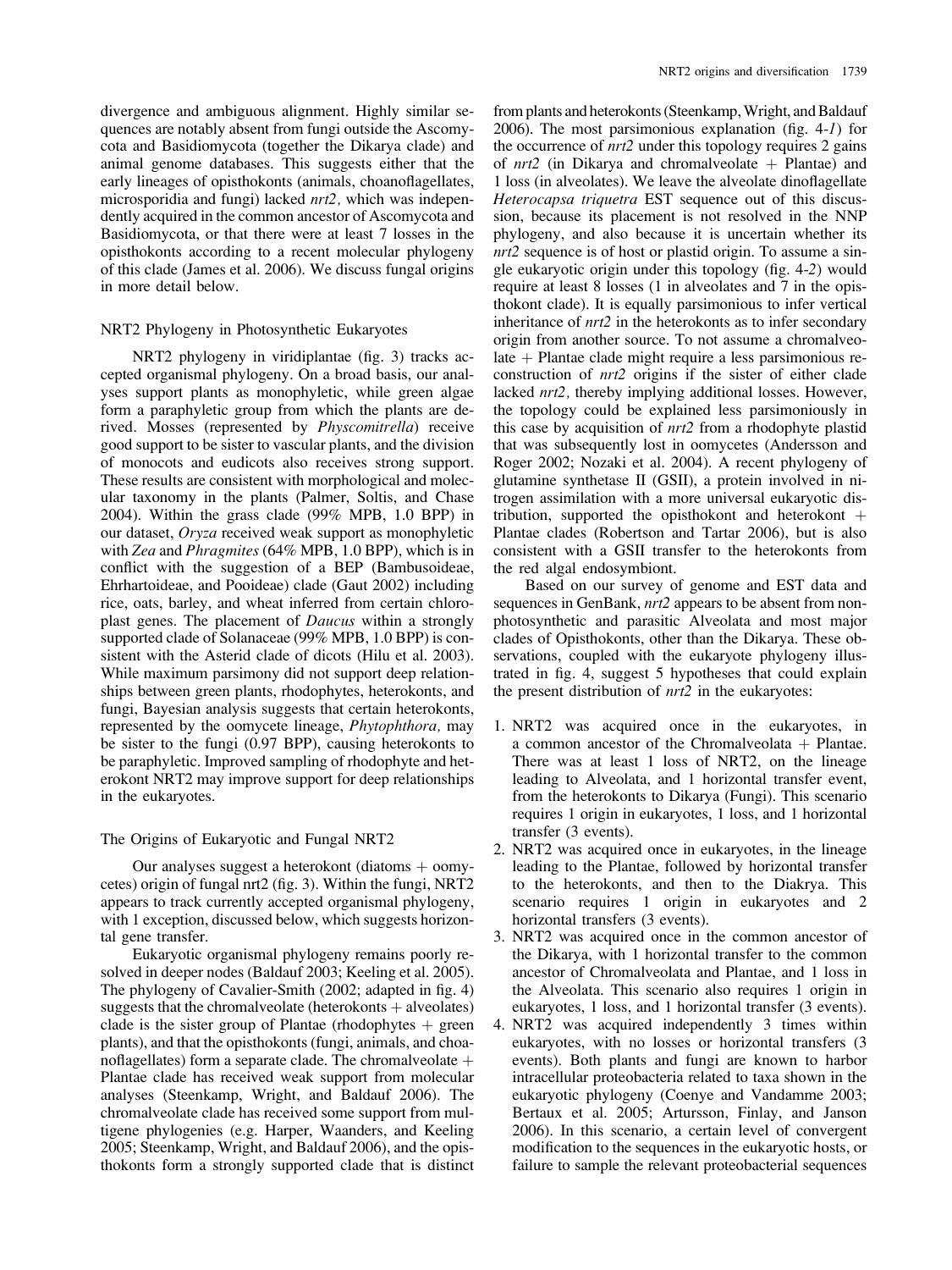

FIG. 4.—Five hypotheses explaining the observed distribution of NRT2 homologs in eukaryotes. The topology of the cladogram is based on Cavalier-Smith (2002). \*Chytridiomycota is a polyphyletic group. IL refers to the fungus-specific intracellular loop.

would be required to explain the support for more similar eukaryotic sequences.

5. NRT2 was acquired once in the lineage leading to the common ancestor of Fungi, Plantae, and Chromalveolata, with multiple losses within eukaryotes. Major environmental events could have provided substantial selective pressure to favor the loss of the ability to assimilate nitrate in favor of assimilation of more highly reduced forms of nitrogen. This scenario requires 1 origin in eukaryotes and at least 8 losses (at least 9 events). The lineages in which we found  $nrt2$  homologs are osmotrophic (except for the mixotrophic chlorarachniophyte, Bigelowiella natans), whereas the lineages in which we did not are phagotrophic (with the exception of certain fungi). It is possible that the loss of nrt2 coincided with a transition to phagotrophy in some lineages (animals, alveolates, etc.) Alternatively, the gain of nrt2, and other osmotrophy-related sequences may have coincided with the transition to osmotrophy in the fungi.

Hypotheses 1–4 each require 3 events (horizontal transfers or gene losses), whereas hypothesis 5 is by far the least parsimonious scenario. Hypotheses 1–3 each suggest a single origin of nrt2 in the eukaryotes, which is consistent with the monophyly of eukaryotic nrt2 sequences. Hypotheses 1 and 2 are most consistent with the phylogeny of nrt2 in eukaryotes, which suggests that fungal

sequences are nested within heterokont sequences. A further argument against hypothesis 3 (origin within Dikarya) is that the Intracellular loop that is unique to Fungi would have to be lost prior to the transfer from Fungi to the common ancestor of Chromalveolata  $+$  Plantae, which would imply a reduced probability of maintaining folding kinetics and pore formation after excision of the internal sequence; it is simpler to infer that this unique sequence element evolved once within the Fungi and has not been lost. By this reasoning, hypotheses 1 and 2 are equally plausible scenarios. Thus, we infer that there was a single origin of NRT2 in the Dikarya, and that it was derived from heterokonts via horizontal transfer.

The gain of a high-affinity nitrate transporter in Dikarya could have conferred selective advantage to certain fungi in an environment with increased nitrification due to elevating atmospheric oxygen. It has been convincingly argued that the accumulation of oxygen in the neoproterozoic (Kennedy et al. 2006) contributed to an explosion of metabolic complexity that is independent of organismal phylogeny (Falkowski 2006; Raymond and Segrè 2006). Molecular clock analyses of nuclear proteins and ribosomal genes suggestthat the divergence of Dikarya from other fungi occurred during (Douzery et al. 2004; Berney and Pawlowski 2006) or before (Heckman et al. 2001; Hedges et al. 2004; Padovan et al. 2005) this period of massive oxygen accumulation and may correspond to a fungus-plant colonization of land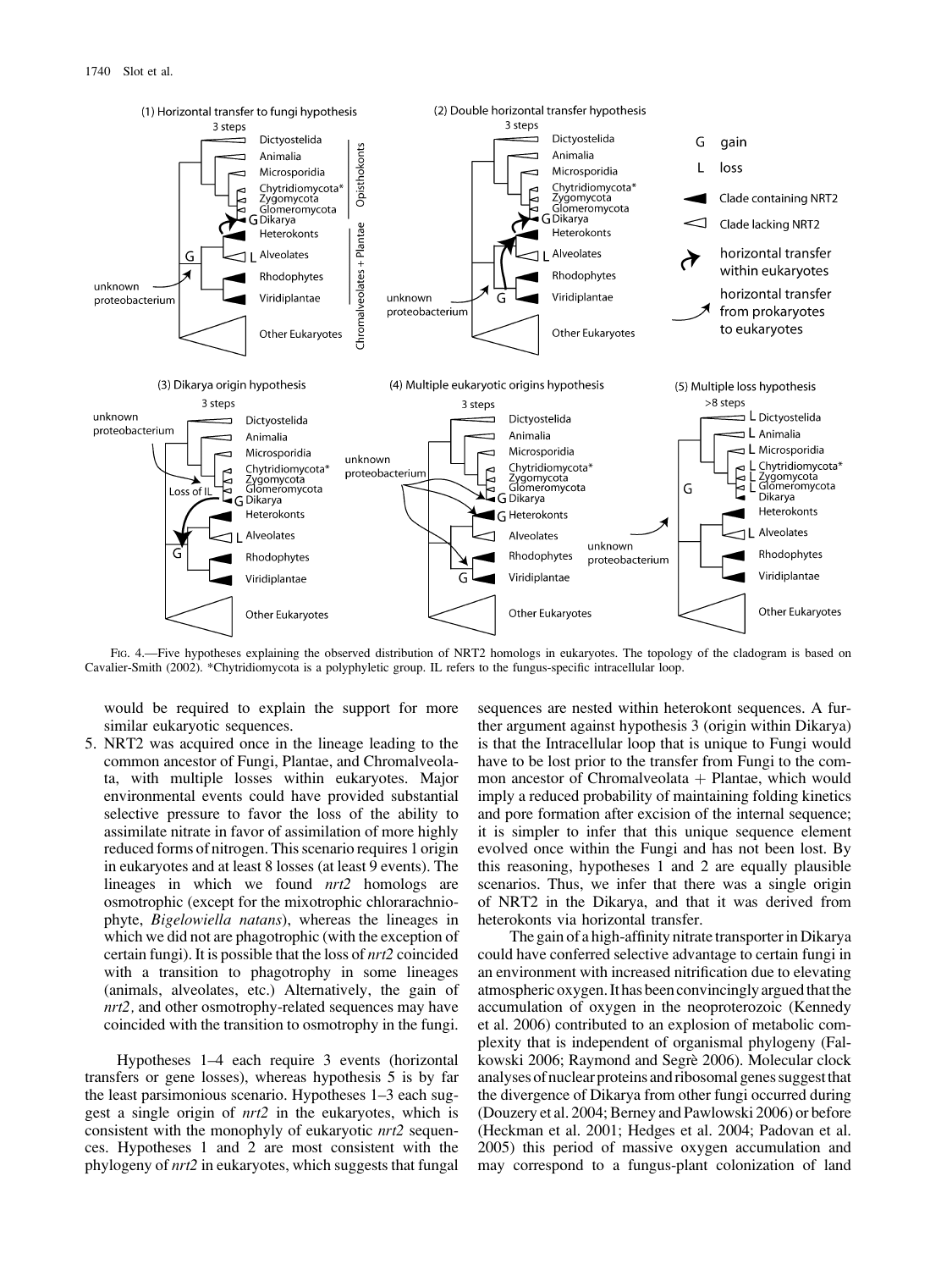(Heckman et al. 2001). It is in Dikarya as well that we find the greatest fungal diversity of symbioses with oxygen-producing autotrophs, and we observe  $\sim$ 98% of the known diversity of filamentous fungi in ascomycetes and basidiomycetes (James et al. 2006). The fact that glomalean fungal symbionts of plants utilize nitrate as well (Govindarajulu et al. 2005), apparently without this particular transporter, could argue for the selective advantage of utilizing the oxidized form of nitrogen in an oxygen-rich environment. Fungi appear to have colonized dry land more than once (James et al. 2006), perhaps facilitated by acquisition of novel metabolic traits from bacterial symbionts. It is possible that another nitrate transporter is active in *Glomus*; however, in searches of the Glomus EST database (data not shown) we were unable to find a homolog of the formate-nitrate transporter (FNT), another known conduit of nitrate. Glomus intraradices prefers ammonium nitrogen to nitrate (Toussaint, St-Arnaud, and Charest 2004), and an ammonium transporter has recently been characterized (López-Pedrosa et al. 2006). We were also able to recover a single homolog of fungal amino acid transporters (AMT).

Fungi are particularly versatile in the acquisition of nitrogen from the environment. They express genes for uptake of inorganic (nitrate and ammonium) and organic (urea, amino acids, methylammonium, and peptides) forms of nitrogen (Marzluf 1997; Divon and Fluhr 2007). A diversity of nitrogen acquisition strategies appears to apply to pathogenic and mutalistic (mycorrhizal and lichenforming) fungi alike (Hawkins, Johansen, and George 2000; Chalot et al. 2002; Dahlman, Persson, and Palmqvist 2004; Divon and Fluhr 2007), and a search of the genome of the wood-rotting fungus Phanerochaete chrysosporium genome project [\(http://genome.jgi-psf.org/Phchr1/Phchr1.](http://genome.jgi-psf.org/Phchr1/Phchr1.home.html) [home.html\)](http://genome.jgi-psf.org/Phchr1/Phchr1.home.html) reveals nitrate, ammonium, amino acid, and peptide transporter homologs (data not shown). Plants and green algae, in contrast, devote substantially more regulation to nitrate and ammonium transporters of differential affinities and possibly subfunctions (Glass et al. 2002; Orsel, Krapp, and Daniel-Vedele 2002; Forde and Cole 2003; Couturier et al. 2007), suggesting they are more specialized on these inorganic forms of nitrogen. Soil nitrogen makeup is highly dynamic and subject to patchiness (Steltzer and Bowman 1998) and seasonal variation in nitrification (Gosz and White 1986). In most soils, nitrogen is a limiting nutrient (Fernandez, Simmons, and Briggs 2000), so a diversity of uptake mechanisms may make fungi more competitive as nitrogen pools shift with temperature and moisture variation. Nitrate assimilation in fungi is highly regulated and repressed by the presence of more readily utilized forms of nitrogen such as ammonium (Marzluf 1997; Jargeat et al. 2003). That the acquisition of nitrate should be so widespread in Dikarya suggests it is at times favorable to invest the additional energy to reduce nitrate to ammonium. For example, lichens have been shown to absorb nitrate leached from their host trees during winter precipitation (Levia 2002).

Fungal NRT2 sequences in our sample form 2 wellsupported clades under multiple analyses that correspond to the Ascomycota and Basidiomycota with the exception of the well-supported placement of the Sordariomycete, Trichoderma reesei, NRT2 with Ustilago maydis, near the root of the Basidiomycota. Trichoderma, the asexual phase of the genus Hypocrea (Samuels 2006) is well supported to be in the Sordariomycetes (James et al. 2006). NRT2 from all other Sordariomycetes cluster together with strong support within Ascomycota. Thus, the placement of T. reesei suggests horizontal transmission of nrt2 from Basidiomycota to Ascomycota. Within Ascomycota, our analyses have recovered strong support for Eurotiomycetes, Sordariomycetes, and Leotiomycetes with a limited sample according to the clades described in Lutzoni et al. (2004). Within the Basidiomycota, this analysis provided little support for higher-level relationships, although there is strong support for a single origin of NRT2 in the Agaricales and in the 2 Agaricales genera represented by more than 1 taxon, Laccaria and Hebeloma.

#### Gene Duplications

Gene duplications are a source of evolutionary novelty (Zhang 2003). The diversification of  $nrt2$  in fungi is not surprising considering the example of plants where diversification of this gene has led to divergent function (Orsel, Krapp, and Daniel-Vedele 2002; Little et al. 2005). Nrt2 paralogs in Aspergillus nidulans were shown to code for proteins of differential affinity for nitrate (Unkles et al. 2001). The NRT2 phylogeny we present here suggests at least 3 duplications have occurred in the fungi (fig. 3). One duplication is supported to have occurred prior to diversification of Aspergillus, with 4 species maintaining both paralogs. Aspergillus flavus may contain an additional paralog; however these are 2 incomplete sequences that do not overlap, and so appear to be the same gene based on phylogenetic proximity. Montanini et al. (2006) did not report paralogous forms in Tuber, which is sister to Aspergillus in our analysis; however this could be due to gene loss or failure to detect, and consequently we cannot rule out a more ancient duplication. The other Ascomycete duplication suggested by the phylogeny appears prior to the diversification of the Sordariomycetes, with 2 distinct copies found in *Chaetomium globosum*; however there are currently no sequences from additional species to confirm that this is the point of duplication.

The duplication of *nrt*2 that we have discovered in *He*beloma helodes is the first such report in mycorrhizal fungi and in the basidiomycetes. Amino acid analyses place the second copy as sister to the remaining *Hebeloma* sequences. However, we recovered no paralogous forms in other Hebeloma species as would be expected with an early duplication. Furthermore, Jargeat et al. (2003) suggested that there is only 1 copy in  $H$ . *cylindrosporum*. We could have failed to detect additional paralogs with our methods and should confirm these results with Southern blots to determine copy number in other Hebeloma. Due to the possibility of differential rates of evolution between paralogs due to selection, we cannot rule out a more recent duplication of *nrt2* in *Hebeloma*, and preliminary nucleotide analyses may suggest this is the case (Slot, unpublished data). Analyses of an expanded dataset of nrt2 nucleotides and expression patterns will attempt to improve our understanding of Hebeloma phylogeny and address functional divergence and lineage sorting of nitrate transporter isoforms in Hebeloma.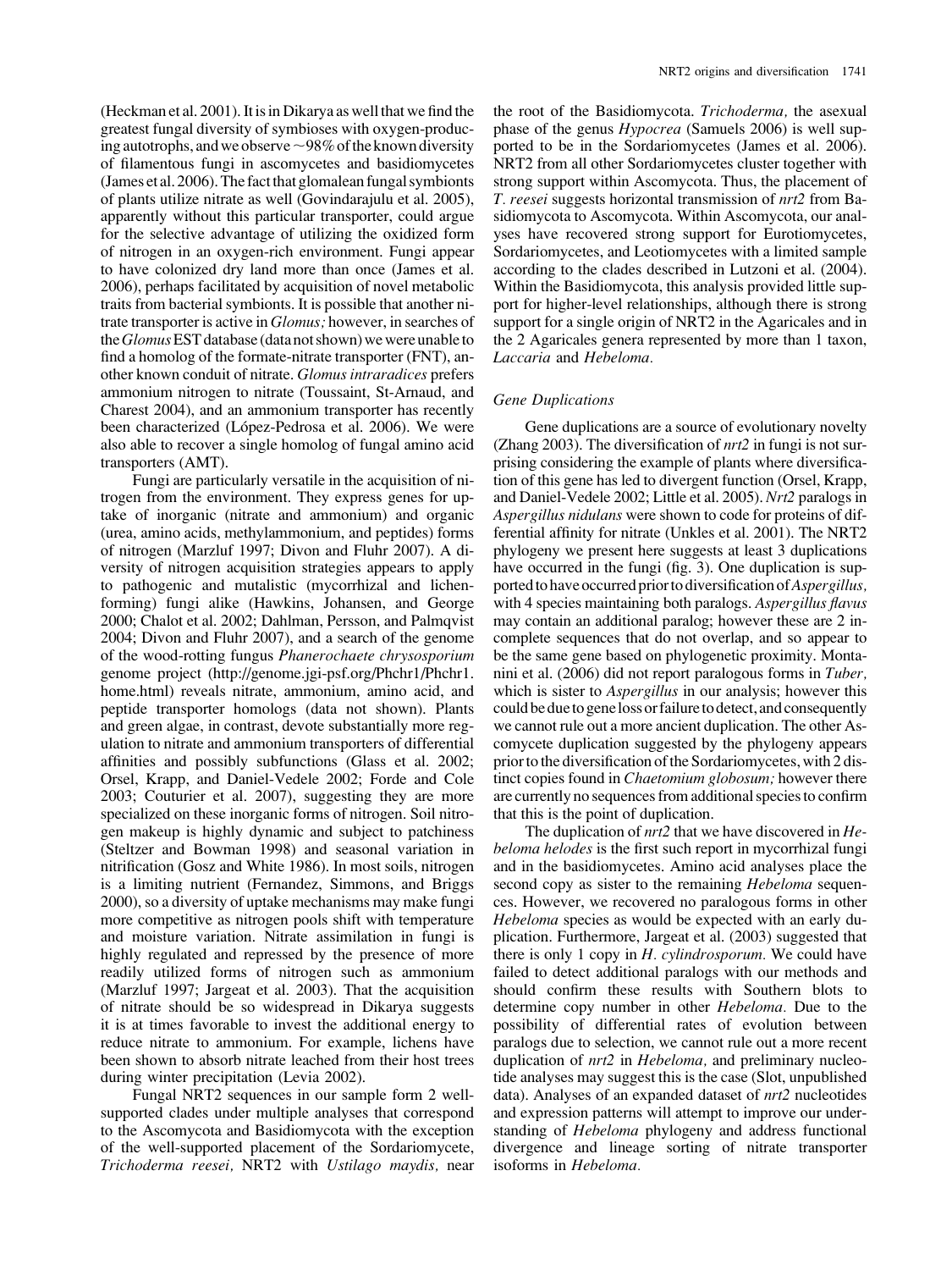#### Acknowledgments

We thank Dr. Manfred Binder and Dr. Zheng Wang for help with analysis and critical discussion. We also thank Dr. Deborah Robertson for discussions of the evolution of eukaryotes and nitrogen metabolism genes, and 2 anonymous reviewers for their detailed, constructive comments. This work was made possible by a National Science Foundation Doctoral Dissertation Improvement grant (DEB0608017, to D.S.H. and J.C.S.) and the Assembling the Fungal Tree of Life project (supported by NSF award DEB0228657, to D.S.H.).

#### Literature Cited

- Aanen DK, Kuyper TW, Boekhout T, Hoekstra RF. 2000. Phylogenetic relationships in the genus Hebeloma based on ITS1 and 2 sequences, with special emphasis on the Hebeloma crustuliniforme complex. Mycologia. 92:269–281.
- Altschul SF, Madden TL, Schäffer AA, Zhang J, Zhang Z, Miller W, Lipman DJ. 1997. Gapped BLAST and PSI-BLAST: A new generation of protein database search programs. Nucleic Acids Res. 25:3389–3402.
- Amarasinghe BH, de Bruxelles GL, Braddon M, Onyeocha I, Forde BG, Udvardi MK. 1998. Regulation of GmNRT2 expression and nitrate transport activity in roots of soybean (Glycine max). Planta. 206:44–52.
- Andersson JO, Roger AJ. 2002. A cyanobacterial gene in nonphotosynthetic protists-and early chloroplast acquisition in eukaryotes? Curr Biol. 12:115–119.
- Araki R, Mori M, Mori M, Hasegawa H. 2005. Genetic differences in nitrate uptake in two clones of the common reed, Phragmites australis. Breed Sci. 55:297–302.
- Artursson V, Finlay RD, Janson JK. 2006. Interactions between arbuscular mycorrhizal fungi and bacteria and their potential for stimulating plant growth. Envir Microbiol. 8:1–10.
- Baldauf SL. 2003. The deep roots of eukaryotes. Science. 300:1703–1706.
- Berney C, Pawlowski J. 2006. A molecular time-scale for eukaryote evolution recalibrated with the continuous microfossil record. Proc Biol Sci. 273:1867–1872.
- Bertaux J, Schmid M, Hutzler P, Hartmann A, Garbaye J, Frey-Klett P. 2005. Occurrence and distribution of endobacteria in the plant-associated mycelium of the ectomycorrhizal fungus Laccaria bicolor. Envir Microbiol. 7:1786–1795.
- Boyle H, Zidmars B, Renker C, Buscot F. 2006. A molecular phylogeny of Hebeloma species from Europe. Mycol Res. 110:369–380.
- Cavalier-Smith T. 2002. The phagotrophic origin of eukaryotes and phylogenetic classification of Protozoa. Int J Syst Evol Microbiol. 52:297–354.
- Chalot M, Javelle A, Blaudez D, Lambilliote R, Cooke R, Sentenac H, Wipf D, Botton B. 2002. An update on nutrient transport processes in ectomycorrhizas. Plant Soil. 244:165–175.
- Coenye T, Vandamme P. 2003. Diversity and significance of Burkholderia species occupying diverse ecological niches. Environ Microbiol. 5:719–721.
- Collier MD, Fotelli MN, Nahm M, Kopriva S, Rennenberg H, Hanke DE, Geßler A. 2003. Regulation of nitrogen uptake by Fagus sylvatica on a whole plant level—interactions between cytokinins and soluble N compounds. Plant Cell Envir. 12:1549–1560.
- Couturier J, Montanini B, Martin F, Brun A, Blaudez D, Chalot M. 2007. The expanded family of ammonium

transporters in the perennial poplar plant. New Phytol. 174:137–150.

- Dahlman L, Persson J, Palmqvist K. 2004. Organic and inorganic nitrogen uptake in lichens. Planta. 219:459–467.
- Divon HH, Fluhr R. 2007. Nutrition acquisition strategies during fungal infection of plants. FEMS Microbiol Lett. 266:65–74.
- Douzery EJ, Snell EA, Bapteste E, Delsuc F, Philippe H. 2004. The timing of eukaryotic evolution: Does a relaxed molecular clock reconcile proteins and fossils? Proc Natl Acad Sci USA. 101:15386–15391.
- Falkowski PG. 2006. Tracing oxygen's imprint on Earth's metabolic evolution. Science. 311:1724–1725.
- Faure-Rabasse S, Le Deunff E, Lainé P, Macduff JH, Ourry A. 2002. Effects of nitrate pulses on *BnNRT1* and *BnNRT2* genes: mRNA levels and nitrate influx rates in relation to the duration of N deprivation in Brassica napus L. J Exp Bot. 53:1711–1721.
- Fernandez IJ, Simmons JA, Briggs RD. 2000. Indices of forest floor nitrogen status along a climate gradient in Maine. USA. Forest Ecol Manag. 134:177–187.
- Forde BG. 2000. Nitrate transporters in plants: Structure, function and regulation. Biochim Biophys Acta. 1465:219–235.
- Forde BG, Cole JA. 2003. Nitrate finds a place in the sun. Plant Physiol. 131:395–400.
- Fraisier V, Gojon A, Tillard P, Daniel-Vedele F. 2000. Constitutive expression of a putative high-affinity nitrate transporter in Nicotiana plumbaginifolia: Evidence for posttranscriptional regulation by a reduced nitrogen source. Plant J. 23:489–496.
- Gao-Rubinelli F, Marzluf GA. 2004. Identification and characterization of a nitrate transporter gene in Neurospora crassa. Biochem Genet. 42:21–34.
- Gaut BS. 2002. Evolutionary dynamics of grass genomes. New Phytol. 154:15–28.
- Glass ADM, Britto DT, Kaiser BN, et al. (11 co-authors). 2002. The regulation of nitrate and ammonium transport systems in plants. J Exp Bot. 53:855–864.
- Gosz JR, White CS. 1986. Seasonal and annual variation in nitrogen mineralizationand nitrification along an elevational gradient in New Mexico. Biogeochemistry. 2:281–297.
- Govindarajulu M, Pfeffer PE, Jin H, Abubaker J, Douds DD, Allen JW, Bücking H, Lammers PJ, Shackar-Hill Y. 2005. Nitrogen transfer in the arbuscular mycorrhizal symbiosis. Nature. 435:819–823.
- Hansen L, Knudsen H, Dissing H. 1992. Nordic macromycetes. Copenhagen: Nordsvamp.
- Harper JT, Waanders E, Keeling PJ. 2005. On the monophyly of chromalveolates using a six-protein phylogeny of eukaryotes. Int J Syst Evol Microbiol. 55:487–496.
- Hawkins H, Johansen A, George E. 2000. Uptake and transport of organic and inorganic nitrogen by arbuscular mycorrhizal fungi. Plant Soil. 226:275–285.
- Heckman DS, Geiser DM, Eidell BR, Stauffer RL, Kardos NL, Hedges SB. 2001. Molecular evidence for the early colonization of land by fungi and plants. Science. 293: 1129–1133.
- Hedges SB, Blair JE, Venturi ML, Shoe JL. 2004. A molecular timescale of eukaryote evolution and the rise of complex multicellular life. BMC Evol Biol. 4:2.
- Hildebrandt U, Schmelzer E, Bothe H. 2002. Expression of nitrate transporter genes in tomato colonized by an arbuscular mycorrhizal fungus. Physiol Plant. 115:125–136.
- Hilu KW, Borsch T, Müller K, et al. (13 co-authors). 2003. Angiosperm phylogeny based on matK sequence information. Am J Bot. 90:1758–1776.
- Huelsenbeck JP, Ronquist FR. 2001. MrBayes: Bayesian inference of phylogeny. Bioinformatics. 17:754–755.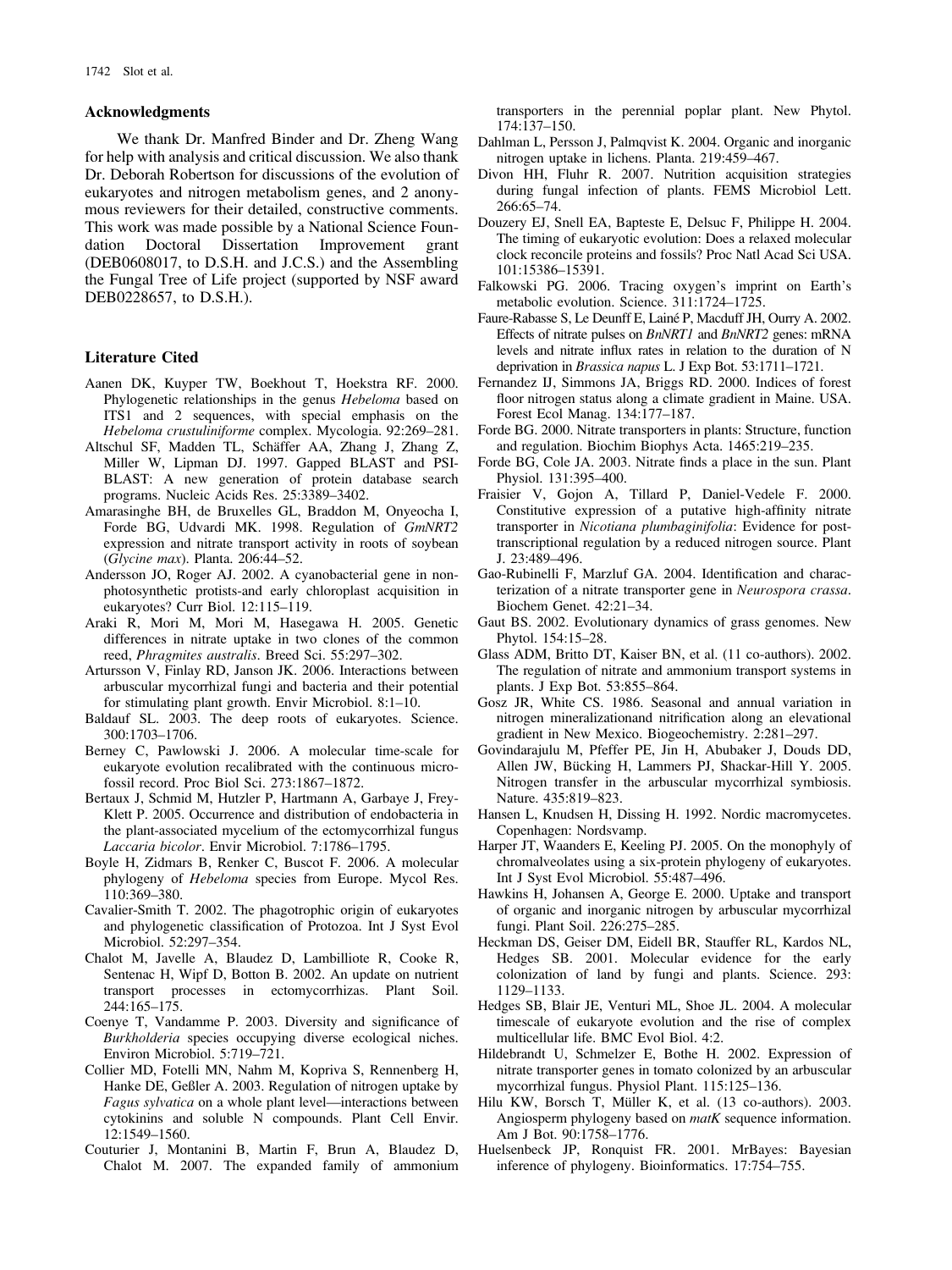- James TY, Kauff F, Schoch C, et al. (70 co-authors). 2006. Reconstructing the early evolution of Fungi using a six-gene phylogeny. Nature. 443:818–822.
- Jargeat P, Rekangalt D, Verner M, Gay G, DeBaud J, Marmeisse R, Fraissinet-Tachet L. 2003. Characterisation and expression analysis of a nitrate transporter and nitrite reductatse genes, two members of a gene cluster for nitrate assimilation from the symbiotic basidiomyctete Hebeloma cylindrosporum. Curr Genet. 43:199–205.
- Keeling PJ, Burger G, Durnford DG, Lang BF, Lee RW, Pearlman RE, Roger AJ, Gray MW. 2005. The tree of eukaryotes. Trends Ecol Evol. 20:670–676.
- Kennedy M, Droser M, Mayer LM, Pevear D, Mrofka D. 2006. Late Precambrian oxygenation: Inception of the clay mineral factory. Science. 311:1446–1449.
- Koltermann M, Moroni A, Gazzarini S, Nowara D, Tischner R. 2003. Cloning, functional expression and expression studies of the nitrate transporter gene from Chlorella sorokiniana (strain 211–8k). Plant Mol Biol. 52:855–864.
- Levia DF Jr. 2002. Nitrate sequestration by corticolous macrolichens during winter precipitation events. Int J Biometeorol. 46:60–65.
- Lilleskov EA, Fahey TJ, Horton TR, Lovett GM. 2002. Below ground ectomycorrhizal fungal community change over a nitrogen deposition gradient in Alaska. Ecology. 83:104–115.
- Little DY, Rao H, Oliva A, Daneil-Vedele F, Krapp A, Malamy JE. 2005. The putative high-affinity nitrate transporter NRT2.1 represses lateral root initiation in response to nutritional cues. Proc Natl Acad Sci USA. 102:13693–13698.
- López-Pedrosa A, González-Guerrero M, Valderas A, Azcón-Aguilar C, Ferrol N. 2006. GintAMT1 encodes a functional high-affinity ammonium transporter that is expressed in the extraradical mycelium of Glomus intratradices. Fungal Genet Biol. 43:102–110.
- Lutzoni F, Kauff F, Cox CJ, et al. (43 co-authors). 2004. Assembling the fungal tree of life: Progress, classification, and evolution of subcellular traits. Am J Bot. 91:1446–1480.
- Maddison DR, Maddison WP. 2001. MacClade 4, version 4.03.,Sunderland, Mass: Sinaur Associates.
- Marmeisse J, Guidot A, Gay G, Lambiolliotte R, Sentenac H, Combier J, Melaya D, Fraissinet-Tachet L, Debaud JC. 2004. Tansley Review: Hebeloma cylindrosporum- a model species to study ectomycorrhizal symbiosis from gene to ecosystem. New Phytol. 163:481–498.
- Mazluf GA. 1997. Genetic regulation of nitrogen metabolism in the fungi. Microbiol Mol Biol R. 61:17–32.
- Montanini B, Viscomi AR, Bolchi A, Martin Y, Siverio JM, Balestrini R, Bonafante P, Ottonello S. 2006. Functional properties and differential mode of regulation of the nitrate transporter from a plant symbiotic ascomycete. Biochem J. 394:125–34.
- Nozaki H, Matsuzaki M, Misumi O, Kuroiwa H, Hasegawa M, Higashiyama T, Shin- IT, Kohara Y, Ogasawara N, Kuroiwa T. 2004. Cyanobacterial genes transmitted to the nucleus before the divergence of red algae in the chromista. J Mol Evol. 59:103–113.
- Orsel M, Krapp A, Daniel-Vedele F. 2002. Analysis of the NRT2 nitrate transporter family in Arabidopsis. Structure and gene expression. Plant Physiol. 129:886–896.
- Padovan AC, Sanson GF, Brunstein A, Briones MR. 2005. Fungi evolution revisited: Application of the penalized likelihood method to a Bayesian fungal phylogeny provides a new perspective on phylogenetic relationships and divergence dates of Ascomycota groups. J Mol Evol. 60:726–735.
- Palmer JD, Soltis DE, Chase MW. 2004. The plant tree of life: An overview and some points of view. Am J Bot. 91: 1437–1445.
- Pao SS, Paulsen IT, Saier MH Jr. 1998. Major Facilitator Superfamily. Microbiol Mol Bio R. 62:1–34.
- Perez MD, Gonzalez C, Avila J, Brito N, Siverio JM. 1997. The YNT1 gene encoding the nitrate transporter in the yeast Hansenula polymorpha is clustered with genes YNI1 and YNR1 encoding nitrite and nitrate reductase and its disruption causes inability to grow in nitrate. Biochem J. 321:397–403.
- Prosser IM, Massonneau A, Smyth AJ, Waterhouse RN, Forde BG, Clarkson DT. 2006. Nitrate assimilation in the forage legume Lotus japonicus L. Planta. 223:821–834.
- Quesada A, Hidalgo J, Fernandez E. 1998. Three Nrt2 genes are differentially regulated in Chlamydomonas reinhardtii. Mol Gen Genet. 258:373–377.
- Raymond J, Segrè D. 2006. The effect of oxygen on biochemical networks and the evolution of complex life. Science. 311:1764–1767.
- Robertson DL, Tartar A. 2006. Evolution of glutamine synthetase in heterokonts: Evidence for endosymbiotic gene transfer and the early evolution of photosynthesis. Mol Biol Evol. 23:1048–1055.
- Sagara N. 1995. Association of ectomycorrhizal fungi with decomposed animal wastes in forest habitats: A cleaning symbiosis? Can J Bot. 73:S1423–S1433.
- Samuels GJ. 2006. Trichoderma: Systematics, the sexual state, and ecology. Phytopathology. 96:195–206.
- Smith AH. 1984. Studies of species of Hebeloma (Fr.) Kummer from the Great Lakes region of North America I. Sydowia. 37:271–283.
- Steenkamp ET, Wright J, Baldauf SL. 2006. The protistan origins of animals and fungi. Mol Biol Evol. 23:93–106.
- Steltzer H, Bowman WD. 1998. Differential influence of plant species on soil nitrogen transformations within moist meadow alpine tundra. Ecosystems. 1:464–474.
- Suzuki A, Fukiharu T, Tanaka C, Ohono T, Buchanan PK. 2003. Saprobic and ectomycorrhizal ammonium fungi in the Southern Hemisphere. New Zeal J Bot. 41:391–406.
- Swofford DL. 2002. PAUP\*. Phylogenetic analysis using parisimony (\*and other methods), version 4. Sunderland, Mass: Sinauer Associates.
- Thompson JD, Plewniak F, Poch O. 1999. A comprehensive comparison of multiple sequence alignment programs. Nucleic Acids Res. 27:2682–2690.
- Toussaint J, St-Arnaud M, Charest C. 2004. Nitrogen transfer and assimilation between the arbuscular mycorrhizal fungus Glomus intraradices Schenck & Smith and Ri T-DNA roots of Daucus carota L. in an in vitro compartmented system. Can J Microbiol. 50:251–260.
- Tusnády GE, Simon I. 2001. The HMMTOP transmembrane topology prediction server. Bioinformatics. 17:849–850.
- Unkles SE, Hawker K, Grieve C, Campbell EI, Kinghorn JR. 1991. crnA encodes a nitrate transporter in Aspergillus nidulans. [correction appears in Proc Nat Acad Sci USA. (1995) 92:3076] Proc Nat Acad Sci USA. 88:204–208.
- Unkles SE, Zhou D, Siddiqi MY, Kinghorn JR, Glass ADM. 2001. Apparent genetic redundancy facilitates ecological plasticity for nitrate transport. EMBO J. 20:6246–6255.
- Vidmar JJ, Zhuo D, Siddiqi MY, Schjoerring JK, Touraine B, Glass AD. 2000. Regulation of high-affinity nitrate transporter genes and high-affinity nitrate influx by nitrogen pools in roots of barley. Plant Physiol. 123:307–18.
- Zhang J. 2003. Evolution by gene duplication: An update. TREE/ Trends Ecol Evol. 18:292–298.

Charles Delwiche, Associate Editor

Accepted May 4, 2007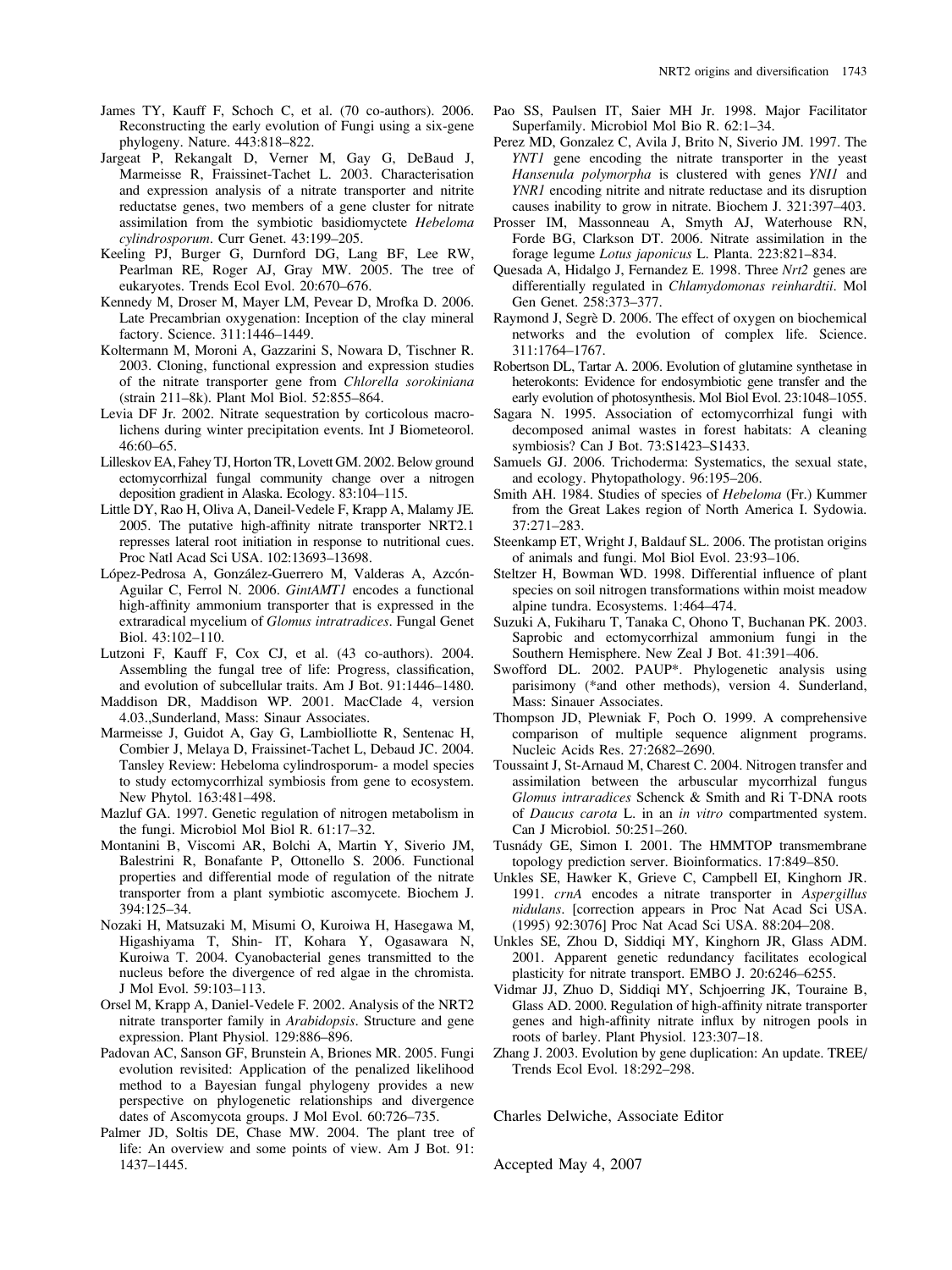| <b>Species</b>                       | <b>Accession #</b> | #AA | taxonomic<br>grouping                 |
|--------------------------------------|--------------------|-----|---------------------------------------|
| Acinetobacter sp. ADP1               | CAG68739           | 448 | Betaproteobacteria                    |
| Amycolatopsis mediterranei           | AAK77361           | 463 | Actinobacteria                        |
| Anaeromyxobacter dehalogenans 2CP-C  | YP 465381          | 475 | Deltaproteobacteria                   |
| Aquifex aeolicus VF5                 | AAC06547           | 475 | Aquificales                           |
| Arabidopsis thaliana ATNRT2.2        | NP 172289          | 522 | D Brassicales;<br><b>Brassicaceae</b> |
| Arabidopsis thaliana AtNRT2.3        | NP 200886          | 539 | D Brassicales;<br><b>Brassicaceae</b> |
| Arabidopsis thaliana AtNRT2.4        | NP 200885          | 527 | D Brassicales;<br><b>Brassicaceae</b> |
| Arabidopsis thaliana ATNRT2:1        | NP_172288          | 530 | D Brassicales;<br><b>Brassicaceae</b> |
| Aspergillus fumigatus2               | XP 752655          | 508 | A Eurotiales;<br>Trichocomaceae       |
| Aspergillus fumigatus3               | CAD28427           | 507 | A Eurotiales;<br>Trichocomaceae       |
| $A$ spergillus fumigatus $B$         | XP_753113          | 495 | A Eurotiales;<br>Trichocomaceae       |
| Aspergillus nidulansA                | XP_658612          | 507 | A Eurotiales;<br>Trichocomaceae       |
| Aspergillus nidulansB                | XP 658003          | 497 | A Eurotiales;<br>Trichocomaceae       |
| Aspergillus oryzae 1                 | AP007161           | 503 | A Eurotiales;<br>Trichocomaceae       |
| Azoarcus sp. EbN1                    | CAI09722           | 458 | Betaproteobacteria                    |
| Azotobacter vinelandii AvOP          | ZP 00415179        | 403 | Gammaproteobacte<br>ria               |
| <b>Bacillus halodurans C-125</b>     | BAB04331           | 507 | <b>Bacillales</b>                     |
| Bradyrhizobium japonicum USDA 110    | NP 769446.1        | 459 | Actinobacteria                        |
| Brassica napus                       | <b>CAC0338</b>     | 530 | D Brassicales;<br><b>Brassicaceae</b> |
| Brucella abortus biovar 1 str. 9-941 | YP 223630          | 934 | Alphaproteobacteri<br>a               |
| Brucella melitensis 16M              | <b>AAL54190</b>    | 951 | Alphaproteobacteri<br>a               |
| Brucella suis 1330                   | AAN33500           | 895 | Alphaproteobacteri<br>a               |

Supplementary Table 1. NNP Family sequences acquired from GenBank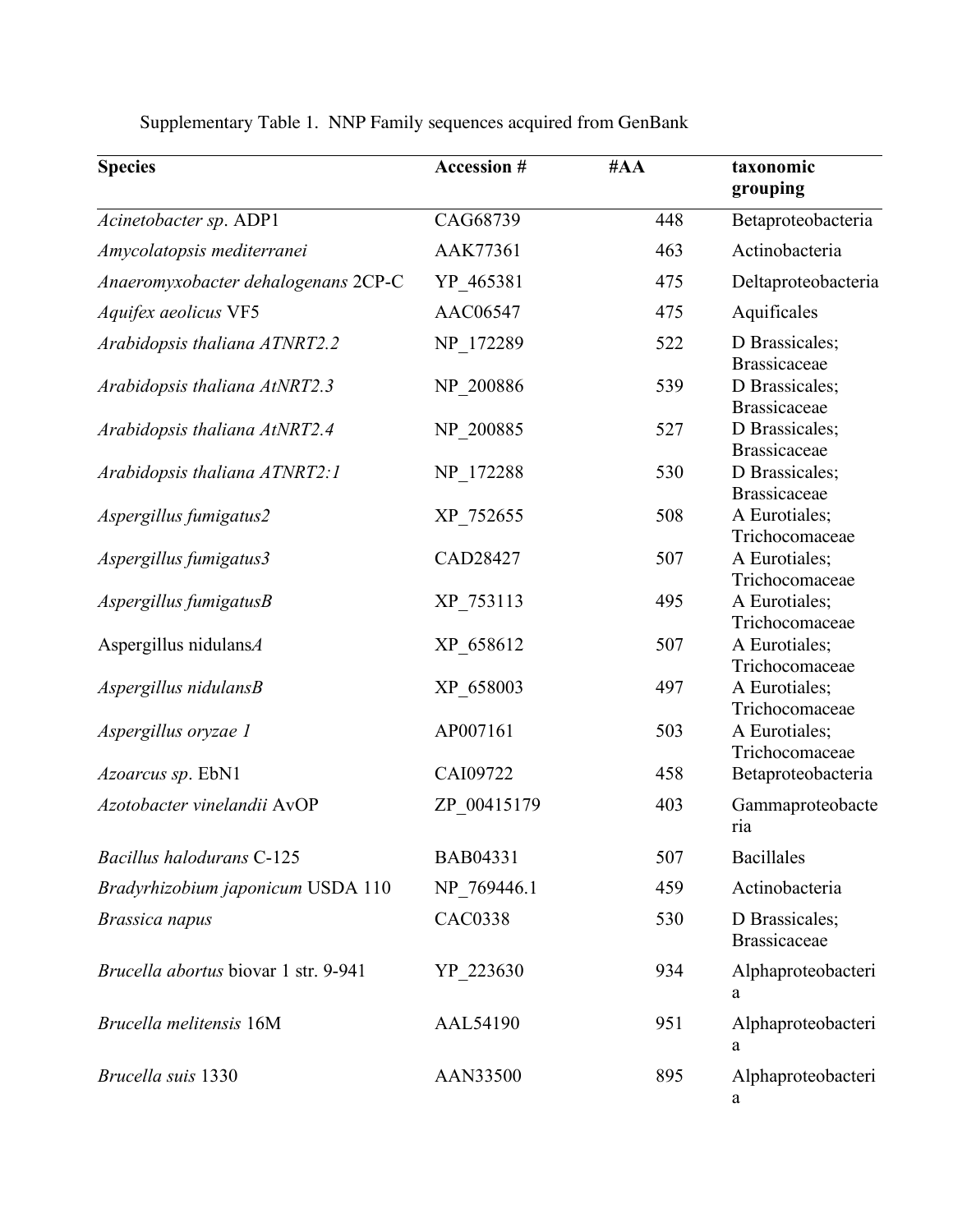| <b>Species</b>                                 | <b>Accession #</b> | #AA         | taxonomic<br>grouping                                                                 |
|------------------------------------------------|--------------------|-------------|---------------------------------------------------------------------------------------|
| Burkholderia mallei ATCC 23344                 | AAU46240           | 441         | Betaproteobacteria                                                                    |
| Burkholderia pseudomallei 1710b                | ABA52304           | 441         | Betaproteobacteria                                                                    |
| Burkholderia pseudomallei 1710b                | ABA48124           | 461         | Betaproteobacteria                                                                    |
| Burkholderia sp. 383                           | ABB11457           | 441         | Betaproteobacteria                                                                    |
| Burkholderia thailandensis E264                | YP 442386          | 461         | Betaproteobacteria                                                                    |
| Burkholderia vietnamiensis G4                  | ZP 00426551        | 498         | Betaproteobacteria                                                                    |
| Chlamydomonas reinhardtii                      | AAU11814           | 572         | $\mathcal{C}$<br>Chlamydomonadal<br>es;<br>Chlamydomonadac<br>eae                     |
| Chlamydomonas reinhardtii NRT2;1               | CAA80925           | 547         | $\mathcal{C}$<br>Chlamydomonadal<br>es;                                               |
| Chlamydomonas reinhardtii NRT2;3               | CAD60538           | 628         | Chlamydomonadac<br>eae<br>$\overline{C}$<br>Chlamydomonadal<br>es;<br>Chlamydomonadac |
| Chlorella sorokiniana                          | AAK02066           | 625         | eae<br>C Chlorellales;<br>Chlorellaceae                                               |
| Chromobacterium violaceum ATCC 12472 NP_902214 |                    | 459         | Betaproteobacteria                                                                    |
| Chromohalobacter salexigens DSM 3043           | ABE58684           | 893         | Gammaproteobacte<br>ria                                                               |
| Chromohalobacter salexigens DSM 3043           | ABE58487.1         | 451         | Gammaproteobacte<br>ria                                                               |
| Colwellia psychrerythraea 34H                  | AAZ27329           | 493         | Gammaproteobacte<br>ria                                                               |
| Corynebacterium efficiens YS-314               | <b>BAC18226</b>    | 433         | Actinobacteridae                                                                      |
| Crocosphaera watsonii WH 8501                  | ZP 00516218        | $197$ (inc) | Cyanobacteria                                                                         |
| Cucumis sativus                                | AAS93686           | $97$ (inc)  | D Cucurbitales;<br>Cucurbitaceae                                                      |
| Cupriavidus necator(ralseutro)                 | NP 942904          | 464         | Betaproteobacteria                                                                    |
| Cylindrotheca fusiformis                       | AAD49572           | 482         | Ba Bacillariales;<br>Bacillariaceae                                                   |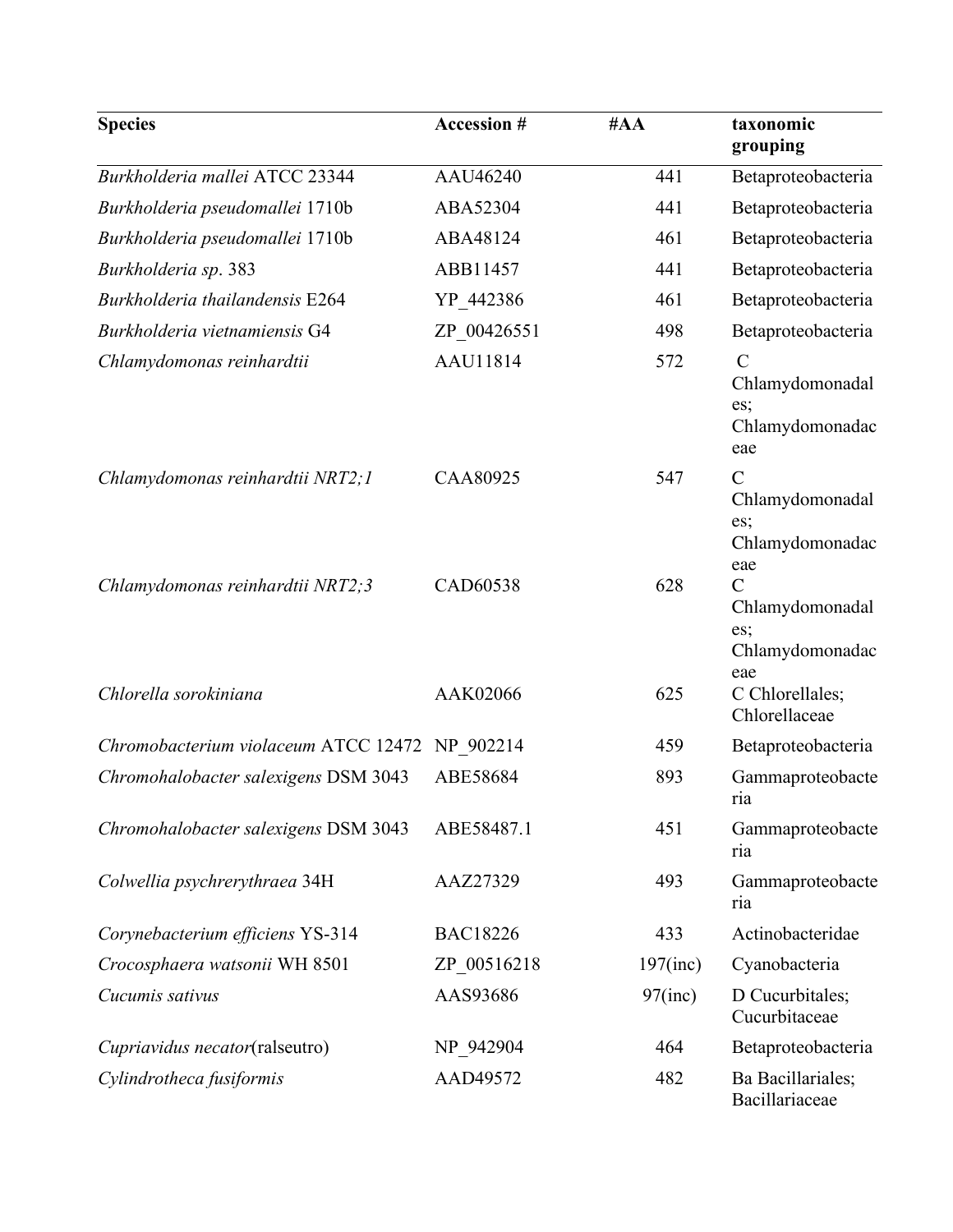| <b>Species</b>                                           | <b>Accession #</b> | #AA         | taxonomic<br>grouping                                  |
|----------------------------------------------------------|--------------------|-------------|--------------------------------------------------------|
| Cytophaga hutchinsonii                                   | ZP 00309249        | 438         | Betaproteobacteria                                     |
| Daucus carota                                            | AAL99362           | 535         | D Scandiceae;<br>Daucinae                              |
| Dechloromonas aromatica RCB                              | YP 284051          | 404         | Betaproteobacteria                                     |
| Dunaliela salina                                         | AAU87579           | 539         | $\mathcal{C}$<br>Chlamydomonadal<br>es; Dunaliellaceae |
| Environmental sequence<br>IBEA CTG 2144998               | AACY01120340       | 441         | Environmental<br>sample                                |
| Environmental sequence<br><b>IBEA CTG UAAV568TR</b>      | AACY01513769.1     | 238 (inc)   | Environmental<br>sample                                |
| Erwinia carotovora subsp. atroseptica<br>SCRI1043(pecto) | CAG74932           | 462         | Gammaproteobacte<br>ria                                |
| Escherichia coli W3110 nark                              | AP 001851          | 463         | Gammaproteobacte<br>ria                                |
| Escherichia coli W3110 naru                              | AP 002092          | 462         | Gammaproteobacte<br>ria                                |
| Fagus sylvatica                                          | AAP20046           | $242$ (inc) | D Fagales;<br>Fagaceae                                 |
| Frankia sp. CcI3                                         | YP 480421.1        | 460         | Actinobacteria                                         |
| Frankia sp. EAN1pec                                      | ZP_00567848.1      | 464         | Actinobacteria                                         |
| Geobacter metallireducens GS-15                          | ABB30577           | 475         | Deltaproteobacteria                                    |
| Gibberella zeae                                          | XP 380592          | 515         | A Hypocreales;<br>Nectriaceae                          |
| Glycine max                                              | AAC09320           | 530         | D Papilionoideae;<br>Phaseoleae                        |
| Hahella chejuensis KCTC 2396                             | YP_435142          | 491         | Gammaproteobacte<br>ria                                |
| Hebeloma cylindrosporum                                  | AJ238664           | 521         | <b>B</b> Agaricales;<br>Cortinariaceae                 |
| Hordeum vulgare BCH1                                     | AAC49531           | 507         | L Poales; Poaceae                                      |
| Hordeum vulgare BCH2                                     | AAC49532           | 509         | L Poales; Poaceae                                      |
| Hordeum vulgare HvNRT2.3                                 | AAD28363           | 506         | L Poales; Poaceae                                      |
| Hordeum vulgare HvNRT2.4                                 | AAD28364           | 507         | L Poales; Poaceae                                      |
| Lotus corniculatus japonicus                             | CAC35729           | 530         | D Papilionoideae;                                      |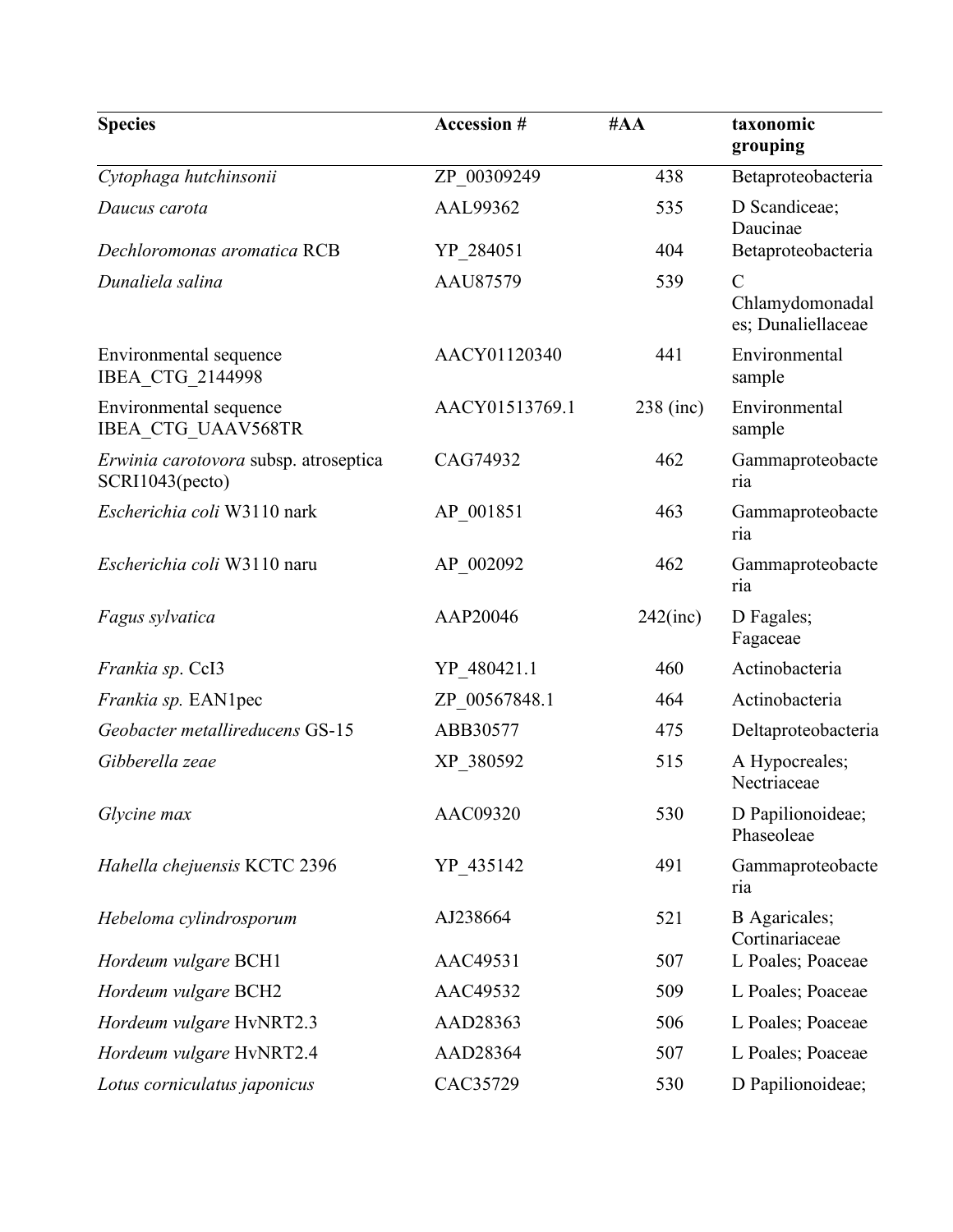| <b>Species</b>                                      | <b>Accession #</b> | #AA         | taxonomic<br>grouping          |
|-----------------------------------------------------|--------------------|-------------|--------------------------------|
|                                                     |                    |             | Loteae                         |
| Lupinus1                                            | DU723508           | $110$ (inc) | D Papilionoideae;<br>Genisteae |
| Lupinus2                                            | DU723457           | $110$ (inc) | D Papilionoideae;<br>Genisteae |
| Lycopersicon esculentum LPNRT2;1                    | AAF00053           | 529         | D Solanales;<br>Solanaceae     |
| Lycopersicon esculentum LPNRT2;2                    | AAF00054           | 529         | D Solanales;<br>Solanaceae     |
| Lycopersicon esculentum LPNRT2;3                    | AAK72402           | 530         | D Solanales;<br>Solanaceae     |
| Methylobacillus flagellatus KT                      | YP 544433          | 403         | Betaproteobacteria             |
| Mycobacterium avium subsp.<br>paratuberculosis K-10 | NP 962646          | 463         | Actinobacteria                 |
| Mycobacterium bovis AF2122/97                       | NP 853938          | 463         | Actinobacteria                 |
| Mycobacterium tuberculosis CDC1551                  | AAK44499           | 463         | Actinobacteria                 |
| Neurospora crassa                                   | AABX01000721       | 529         | A Sordariales;<br>Sordariaceae |
| Neurospora crassa                                   | XM 952337          | 529         | Sordariales;<br>Sordariaceae   |
| Nicotiana plumbaginifolia                           | CAA69387           | 530         | D Solanales;<br>Solanaceae     |
| Nicotiana tabacum                                   | CAD89798           | 530         | D Solanales;<br>Solanaceae     |
| Nostoc punctiforme PCC 73102                        | ZP 00107423        | 500         | Cyanobacteria                  |
| Oryza sativa                                        | XM 463838          | 533         | L Poales; Poaceae              |
| Oryza sativa japonica                               | XM 463840          | 533         | L Poales; Poaceae              |
| Paracoccus denitrificans PD1222                     | ZP 00632755        | 905         | Alphaproteobacteri<br>a        |
| Paracoccus pantotrophus                             | AAK61313           | 905         | Alphaproteobacteri<br>a        |
| Photobacterium profundum SS9                        | CAG20903           | 491         | Gammaproteobacte<br>ria        |
| Phragmites australis                                | <b>BAC76606</b>    | 523         | L Poales; Poaceae              |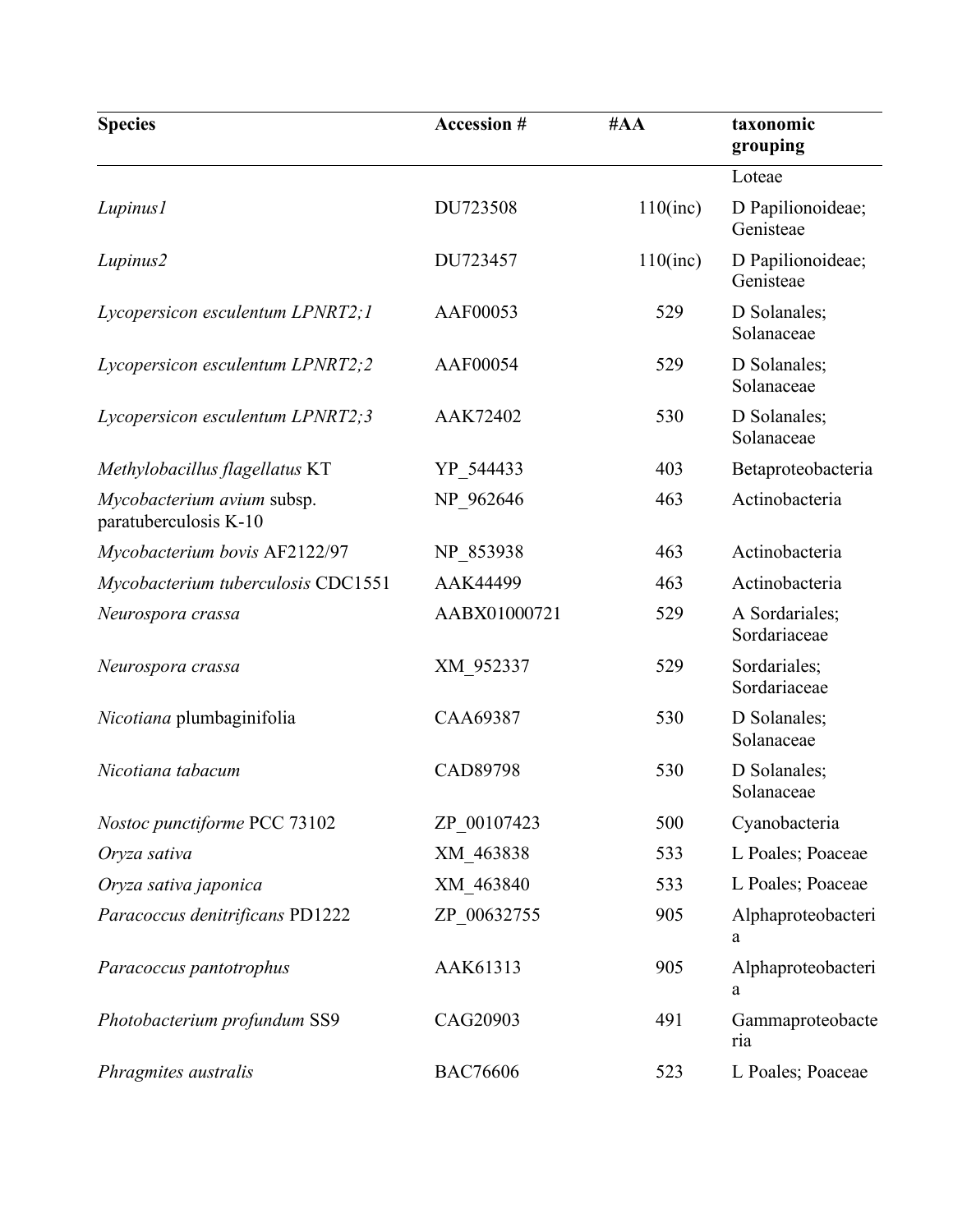| <b>Species</b>                        | <b>Accession #</b> | #AA         | taxonomic<br>grouping                             |
|---------------------------------------|--------------------|-------------|---------------------------------------------------|
| Physcomitrella patens 2               | <b>BAE45925</b>    | 548         | Br Funariales;<br>Funariaceae                     |
| Physcomitrella patens 3               | <b>BAE45928</b>    | 548         | Br Funariales;<br>Funariaceae                     |
| Physcomitrella patens 5               | BAE45926.1         | 547         | Br Funariales;<br>Funariaceae                     |
| Physcomitrella patens 4               | <b>BAE45929</b>    | 517         | Br Funariales;<br>Funariaceae                     |
| Physcomitrella patens 1               | <b>BAE45927</b>    | 549         | Br Funariales;<br>Funariaceae                     |
| Pichia angusta                        | CAA11229           | 508         | A<br>Saccharomycetales;<br>Saccharomycetacea<br>e |
| Populus alba X Populus grandidentata  | <b>CAD89800</b>    | $254$ (inc) | D Salicaceae;<br>Saliceae                         |
| Populus tremula X Populus tremuloides | CAG26716           | 530         | D Salicaceae;<br>Saliceae                         |
| Prunus persica 1                      | <b>BAD22821</b>    | 530         | D Rosaceae;<br>Amygdaloideae                      |
| Prunus persica 2                      | <b>BAD22822</b>    | 530         | D Rosaceae;<br>Amygdaloideae                      |
| Pseudomonas aeruginosa                | CAA75539           | 466         | Gammaproteobacte<br>ria                           |
| Pseudomonas aeruginosa                | AAD22549           | 403         | Gammaproteobacte<br>ria                           |
| Pseudomonas aeruginosa PAO1           | AAG07263           | 468         | Gammaproteobacte<br>ria                           |
| Pseudomonas aeruginosa PAO1           | AAG05172           | 403         | Gammaproteobacte<br>ria                           |
| Pseudomonas fluorescens               | AAG34372           | 465         | Gammaproteobacte<br>ria                           |
| Pseudomonas fluorescens PfO-1         | ABA73526           | 403         | Gammaproteobacte<br>ria                           |
| Pseudomonas putida F1                 | ZP 00900791        | 403         | Gammaproteobacte<br>ria                           |
| Pseudomonas putida KT2440             | NP 744242          | 411         | Gammaproteobacte<br>ria                           |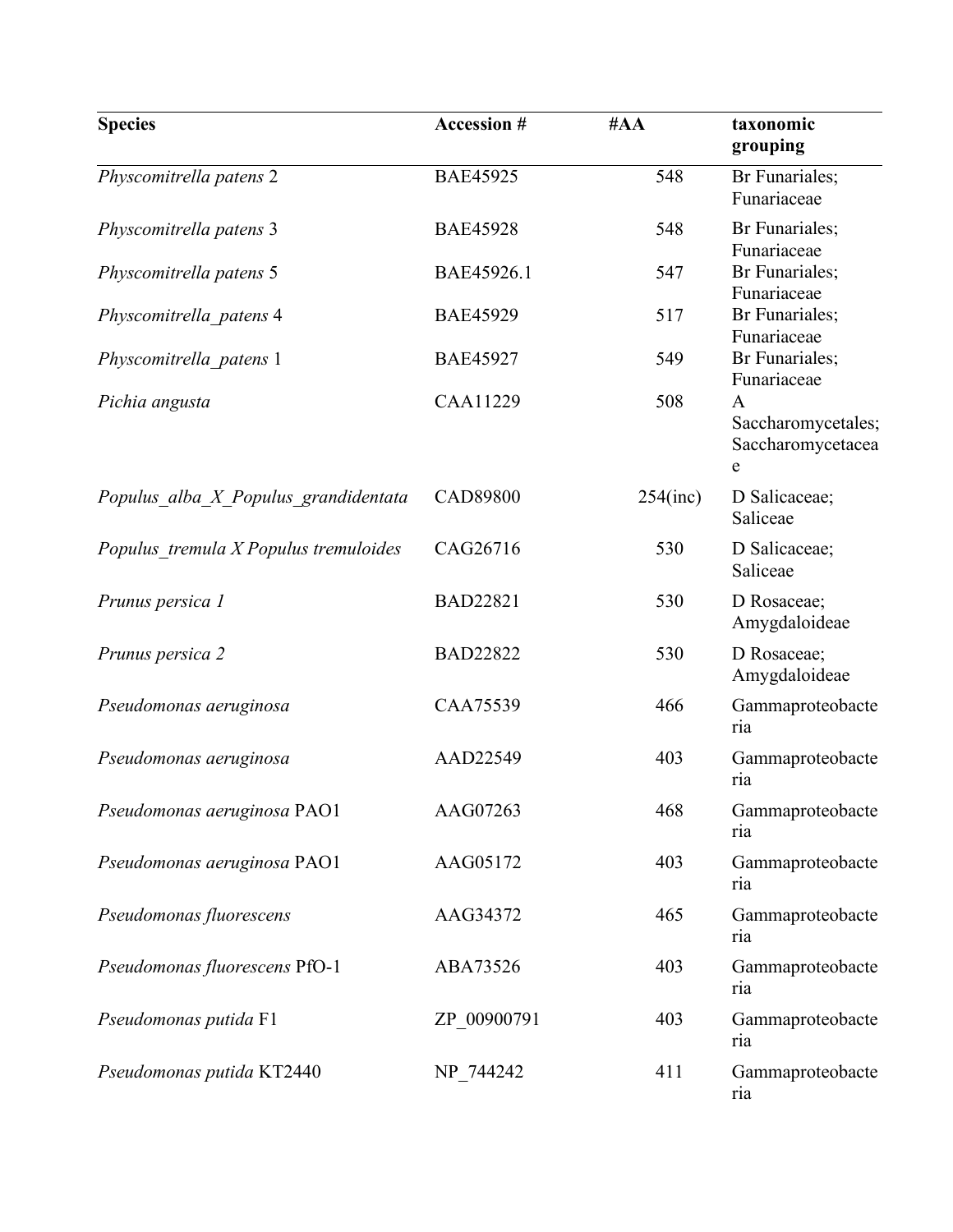| <b>Species</b>                                                                         | Accession #     | #AA | taxonomic<br>grouping   |
|----------------------------------------------------------------------------------------|-----------------|-----|-------------------------|
| Pseudomonas sp. MT-1                                                                   | <b>BAD82905</b> | 495 | Gammaproteobacte<br>ria |
| Pseudomonas syringae pv. phaseolicola<br>1448A                                         | AAZ33132        | 403 | Gammaproteobacte<br>ria |
| Pseudomonas syringae pv. syringae B728a YP 235183                                      |                 | 403 | Gammaproteobacte<br>ria |
| Pseudomonas syringae pv. tomato str.<br>DC3000                                         | NP 792123       | 403 | Gammaproteobacte<br>ria |
| Psychrobacter arcticus 273-4                                                           | AAZ18461        | 493 | Gammaproteobacte<br>ria |
| Psychrobacter arcticus 273-4                                                           | AAZ18464        | 459 | Gammaproteobacte<br>ria |
| Ralstonia eutropha JMP134                                                              | YP_299051       | 439 | Betaproteobacteria      |
| Ralstonia metallidurans CH34                                                           | ZP 00595534     | 437 | Betaproteobacteria      |
| Ralstonia solanacearum                                                                 | CAD18374        | 441 | Betaproteobacteria      |
| Roseobacter sp. MED193                                                                 | ZP 01056324     | 472 | Alphaproteobacteri<br>a |
| Saccharophagus degradans 2-40                                                          | YP 527749       | 490 | Gammaproteobacte<br>ria |
| Salmonella enterica subsp. enterica serovar YP 216746<br>Choleraesuis str.<br>$SC-B67$ |                 | 477 | Gammaproteobacte<br>ria |
| Salmonella enterica subsp. enterica serovar YP 216563<br>Choleraesuis str.<br>$SC-B67$ |                 | 462 | Gammaproteobacte<br>ria |
| Salmonella typhimurium LT2                                                             | NP 460535       | 462 | Gammaproteobacte<br>ria |
| Shewanella denitrificans OS217                                                         | YP 564710       | 491 | Gammaproteobacte<br>ria |
| Shewanella frigidimarina NCIMB 400                                                     | ZP 00639863     | 488 | Gammaproteobacte<br>ria |
| Shewanella sp. MR-4                                                                    | ZP 00882615     | 472 | Gammaproteobacte<br>ria |
| Shewanella sp. MR-7                                                                    | ZP 00855731     | 472 | Gammaproteobacte<br>ria |
| Shigella boydii BS512                                                                  | ZP 00699196     | 463 | Gammaproteobacte        |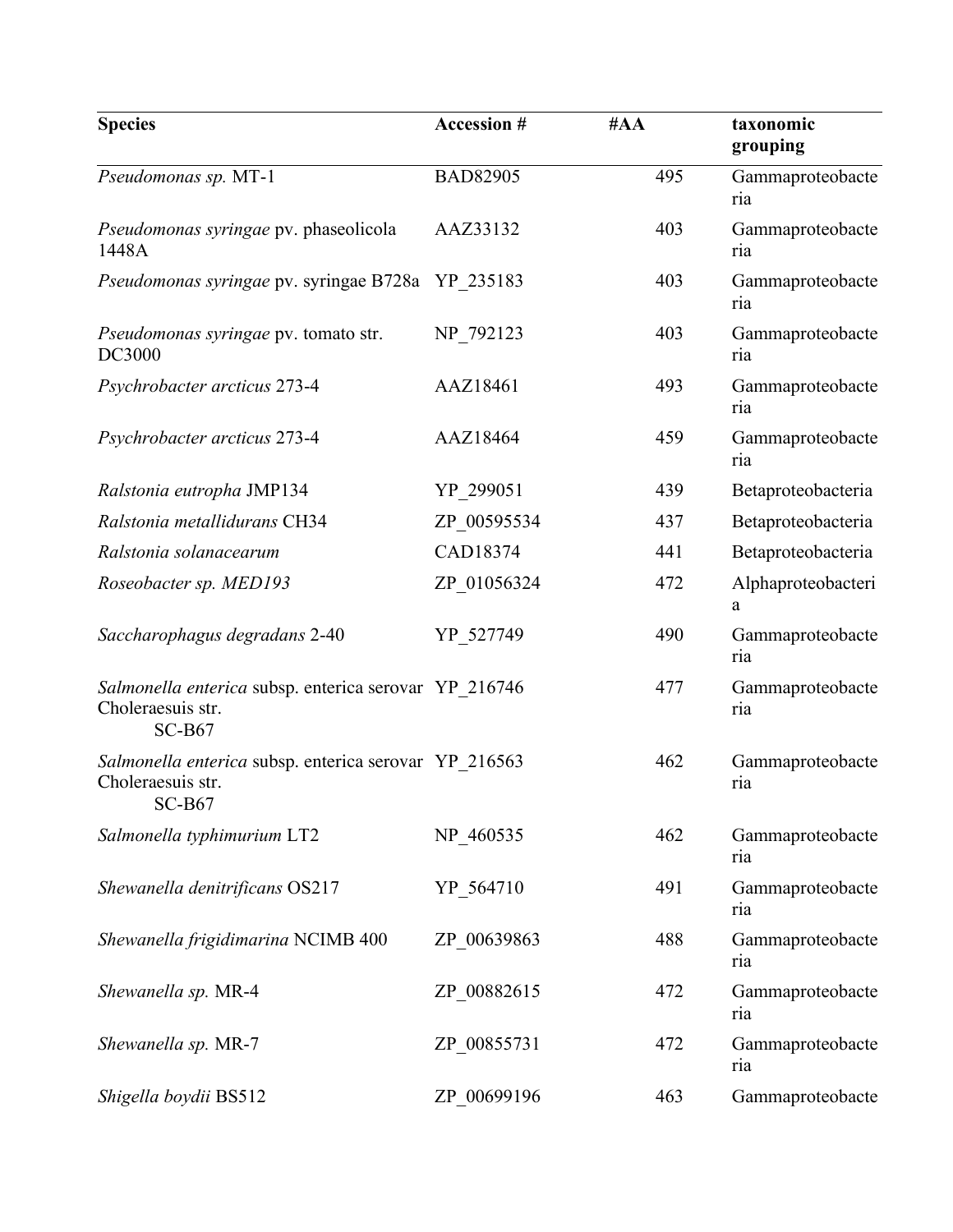| <b>Species</b>                   | Accession #   | #AA | taxonomic<br>grouping                        |
|----------------------------------|---------------|-----|----------------------------------------------|
|                                  |               |     | ria                                          |
| Shigella dysenteriae Sd197       | YP_402917     | 463 | Gammaproteobacte<br>ria                      |
| Shigella flexneri 2a str. 2457T  | AAP17215      | 462 | Gammaproteobacte<br>ria                      |
| Shigella flexneri 2a str. 301    | AAN42839      | 463 | Gammaproteobacte<br>ria                      |
| Shigella flexneri 2a str. 301    | AAN43332      | 462 | Gammaproteobacte<br>ria                      |
| Shigella sonnei Ss046            | AAZ88620      | 463 | Gammaproteobacte<br>ria                      |
| Shigella sonnei Ss046            | YP 310585     | 453 | Gammaproteobacte<br>ria                      |
| Skeletonema costatum             | AAL85928      | 487 | Ba<br>Thalassiosirales;<br>Skeletonemataceae |
| Solibacter usitatus Ellin6076    | ZP 00525513.1 | 429 | Acidobacteria                                |
| Streptomyces avermitilis MA-4680 | NP 826296     | 463 | Actinobacteria                               |
| Streptomyces coelicolor A3(2)    | NP_627183     | 452 | Actinobacteria                               |
| Synechococcus sp. CC9605         | ABB36367      | 513 | Cyanobacteria                                |
| Synechococcus sp. CC9902         | ABB27229      | 513 | Cyanobacteria                                |
| Synechococcus sp. PCC 7002       | AAD45941      | 534 | Cyanobacteria                                |
| Synechococcus sp. WH 7803        | AAG45172      | 522 | Cyanobacteria                                |
| Synechococcus sp. WH 8103        | AAQ86991      | 513 | Cyanobacteria                                |
| Thalassiosira weisflogii         | AAL85929      | 445 | Ba<br>Thalassiosirales;<br>Thalassiosiraceae |
| Thermus thermophilus             | CAB65479      | 435 | Deinococcus-<br>Thermus                      |
| Trichodesmium sp. WH 9601        | AAF00917      | 502 | Cyanobacteria                                |
| Triticum aestivum                | AAG01172      | 507 | L Poales; Poaceae                            |
| Tuber borchii                    | AF462038      | 503 | A Pezizales;<br>Tuberaceae                   |